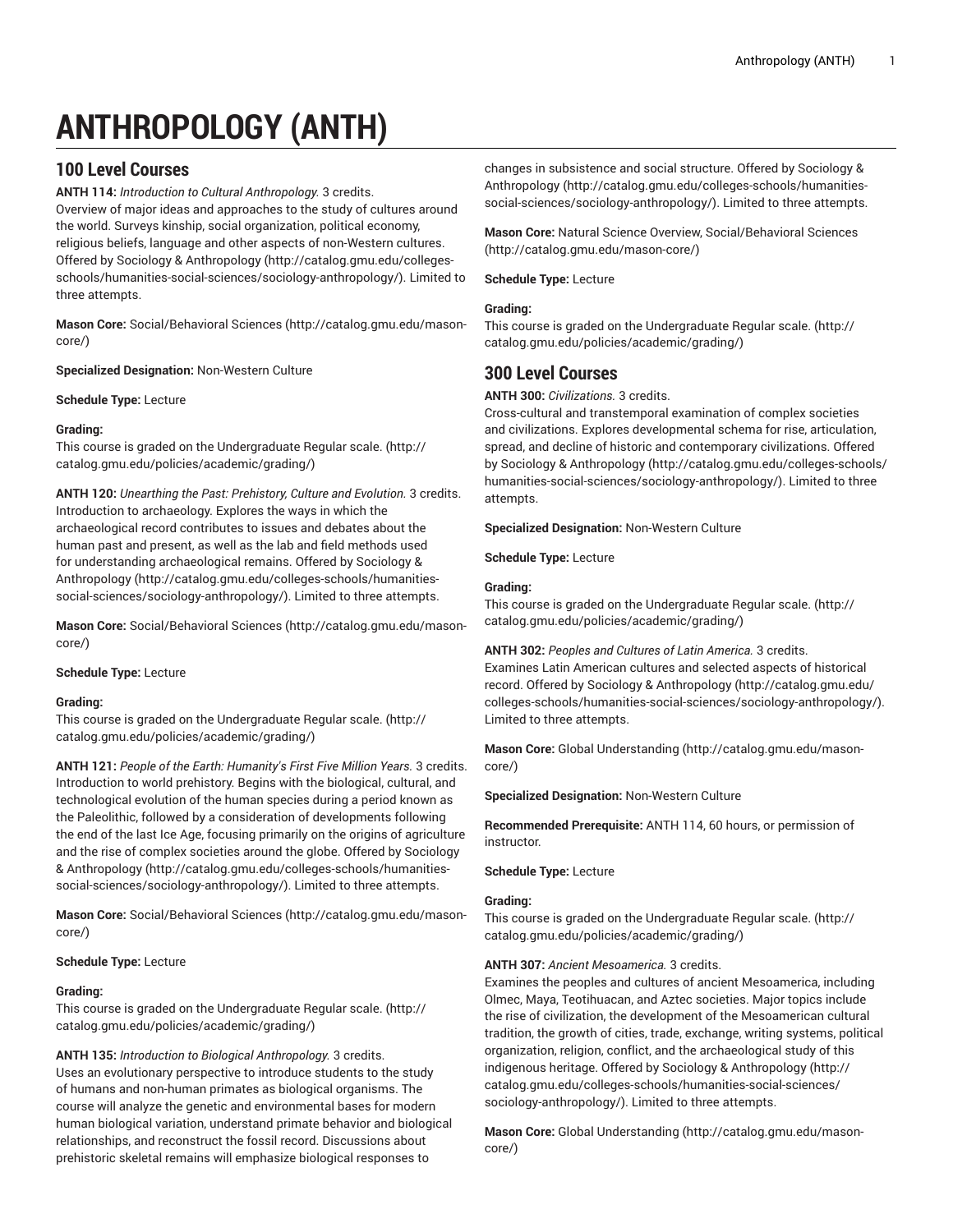## **Specialized Designation:** Non-Western Culture

**Recommended Prerequisite:** ANTH 120, 60 credits, or permission of instructor.

#### **Schedule Type:** Lecture

#### **Grading:**

This course is graded on the [Undergraduate](http://catalog.gmu.edu/policies/academic/grading/) Regular scale. ([http://](http://catalog.gmu.edu/policies/academic/grading/) [catalog.gmu.edu/policies/academic/grading/\)](http://catalog.gmu.edu/policies/academic/grading/)

**ANTH 308:** *Peoples and Cultures of the Middle East.* 3 credits. Examines the anthropological literature on peoples and cultures of the Middle East, with particular attention to political and social change over the course of the 20th century. Offered by Sociology & [Anthropology](http://catalog.gmu.edu/colleges-schools/humanities-social-sciences/sociology-anthropology/) ([http://catalog.gmu.edu/colleges-schools/humanities-social-sciences/](http://catalog.gmu.edu/colleges-schools/humanities-social-sciences/sociology-anthropology/) [sociology-anthropology/\)](http://catalog.gmu.edu/colleges-schools/humanities-social-sciences/sociology-anthropology/). Limited to three attempts.

**Mason Core:** [Global Understanding](http://catalog.gmu.edu/mason-core/) ([http://catalog.gmu.edu/mason](http://catalog.gmu.edu/mason-core/)[core/\)](http://catalog.gmu.edu/mason-core/)

**Specialized Designation:** Non-Western Culture

**Schedule Type:** Lecture

#### **Grading:**

This course is graded on the [Undergraduate](http://catalog.gmu.edu/policies/academic/grading/) Regular scale. ([http://](http://catalog.gmu.edu/policies/academic/grading/) [catalog.gmu.edu/policies/academic/grading/\)](http://catalog.gmu.edu/policies/academic/grading/)

#### **ANTH 309:** *Peoples and Cultures of India.* 3 credits.

Examination of South Asia, with emphasis on India. Includes general overview of prehistory and history; impact of colonialism; contemporary Indian culture, including the changing relations of caste and class, family organization, and the roles of women, religion, and ideology; and current trends in economic development and socioeconomic differences in different parts of the country. Offered by Sociology & [Anthropology](http://catalog.gmu.edu/colleges-schools/humanities-social-sciences/sociology-anthropology/) ([http://catalog.gmu.edu/colleges-schools/humanities-social-sciences/](http://catalog.gmu.edu/colleges-schools/humanities-social-sciences/sociology-anthropology/) [sociology-anthropology/\)](http://catalog.gmu.edu/colleges-schools/humanities-social-sciences/sociology-anthropology/). Limited to three attempts.

**Mason Core:** [Global Understanding](http://catalog.gmu.edu/mason-core/) ([http://catalog.gmu.edu/mason](http://catalog.gmu.edu/mason-core/)[core/\)](http://catalog.gmu.edu/mason-core/)

**Specialized Designation:** Non-Western Culture

**Schedule Type:** Lecture

## **Grading:**

This course is graded on the [Undergraduate](http://catalog.gmu.edu/policies/academic/grading/) Regular scale. ([http://](http://catalog.gmu.edu/policies/academic/grading/) [catalog.gmu.edu/policies/academic/grading/\)](http://catalog.gmu.edu/policies/academic/grading/)

#### **ANTH 312:** *Political Anthropology.* 3 credits.

Examines cultural and ecological contexts of political structures and competition for power in selected societies; and cross-cultural and comparative approaches to study of political conflict, leadership, values, and symbolism. Offered by Sociology & [Anthropology \(http://](http://catalog.gmu.edu/colleges-schools/humanities-social-sciences/sociology-anthropology/) [catalog.gmu.edu/colleges-schools/humanities-social-sciences/](http://catalog.gmu.edu/colleges-schools/humanities-social-sciences/sociology-anthropology/) [sociology-anthropology/\)](http://catalog.gmu.edu/colleges-schools/humanities-social-sciences/sociology-anthropology/). Limited to three attempts.

**Mason Core:** [Global Understanding](http://catalog.gmu.edu/mason-core/) ([http://catalog.gmu.edu/mason](http://catalog.gmu.edu/mason-core/)[core/\)](http://catalog.gmu.edu/mason-core/)

**Recommended Prerequisite:** ANTH 114, 60 hrs, or permission of instructor.

**Schedule Type:** Lecture

**Grading:**

This course is graded on the [Undergraduate](http://catalog.gmu.edu/policies/academic/grading/) Regular scale. ([http://](http://catalog.gmu.edu/policies/academic/grading/) [catalog.gmu.edu/policies/academic/grading/](http://catalog.gmu.edu/policies/academic/grading/))

## **ANTH 313:** *Myth, Magic, and Mind.* 3 credits.

Examines religion as a cultural system. Topics include mythology, ritual, symbolism, and dogma. Emphasizes cross-cultural and predominantly non-Western material. Offered by Sociology & [Anthropology](http://catalog.gmu.edu/colleges-schools/humanities-social-sciences/sociology-anthropology/) ([http://](http://catalog.gmu.edu/colleges-schools/humanities-social-sciences/sociology-anthropology/) [catalog.gmu.edu/colleges-schools/humanities-social-sciences/](http://catalog.gmu.edu/colleges-schools/humanities-social-sciences/sociology-anthropology/) [sociology-anthropology/](http://catalog.gmu.edu/colleges-schools/humanities-social-sciences/sociology-anthropology/)). Limited to three attempts.

**Mason Core:** [Global Understanding \(http://catalog.gmu.edu/mason](http://catalog.gmu.edu/mason-core/)[core/](http://catalog.gmu.edu/mason-core/))

**Specialized Designation:** Non-Western Culture

**Schedule Type:** Lecture

#### **Grading:**

This course is graded on the [Undergraduate](http://catalog.gmu.edu/policies/academic/grading/) Regular scale. ([http://](http://catalog.gmu.edu/policies/academic/grading/) [catalog.gmu.edu/policies/academic/grading/](http://catalog.gmu.edu/policies/academic/grading/))

## **ANTH 314:** *Zombies.* 3 credits.

Explores how human beings across cultures have historically expressed social anxieties through references to the one particular manifestation of the undead: zombies, figures representing a state in which human beings are animate and affective in the world around them, but lack consciousness or free will. Offered by Sociology & [Anthropology](http://catalog.gmu.edu/colleges-schools/humanities-social-sciences/sociology-anthropology/) [\(http://catalog.gmu.edu/colleges-schools/humanities-social-sciences/](http://catalog.gmu.edu/colleges-schools/humanities-social-sciences/sociology-anthropology/) [sociology-anthropology/](http://catalog.gmu.edu/colleges-schools/humanities-social-sciences/sociology-anthropology/)). Limited to three attempts.

#### **Specialized Designation:** Non-Western Culture

#### **Schedule Type:** Lecture

#### **Grading:**

This course is graded on the [Undergraduate](http://catalog.gmu.edu/policies/academic/grading/) Regular scale. ([http://](http://catalog.gmu.edu/policies/academic/grading/) [catalog.gmu.edu/policies/academic/grading/](http://catalog.gmu.edu/policies/academic/grading/))

## **ANTH 317:** *East Asian Cultures.* 3 credits.

Examines the anthropological literature on East Asian cultures (such as China, Hong Kong, Japan, Korea, and Taiwan). Includes particular attention to social and cultural changes in people's everyday life associated with modernization, development, and movements. Offered by Sociology & [Anthropology \(http://catalog.gmu.edu/colleges-schools/](http://catalog.gmu.edu/colleges-schools/humanities-social-sciences/sociology-anthropology/) [humanities-social-sciences/sociology-anthropology/](http://catalog.gmu.edu/colleges-schools/humanities-social-sciences/sociology-anthropology/)). Limited to three attempts.

**Specialized Designation:** Non-Western Culture

**Schedule Type:** Lecture

## **Grading:**

This course is graded on the [Undergraduate](http://catalog.gmu.edu/policies/academic/grading/) Regular scale. ([http://](http://catalog.gmu.edu/policies/academic/grading/) [catalog.gmu.edu/policies/academic/grading/](http://catalog.gmu.edu/policies/academic/grading/))

#### **ANTH 320:** *Global Africa.* 3 credits.

Explores the complex and distance-defying connections shaping Africa and being shaped by Africans on the continent. Emphasizes the diversity and change characterizing peoples who are at the center of world processes. Topics include popular representations of Africa and Africans, colonial and postcolonial histories, gender, money, family, religion, environment, and health. Offered by Sociology & [Anthropology](http://catalog.gmu.edu/colleges-schools/humanities-social-sciences/sociology-anthropology/) [\(http://catalog.gmu.edu/colleges-schools/humanities-social-sciences/](http://catalog.gmu.edu/colleges-schools/humanities-social-sciences/sociology-anthropology/) [sociology-anthropology/](http://catalog.gmu.edu/colleges-schools/humanities-social-sciences/sociology-anthropology/)). Limited to three attempts.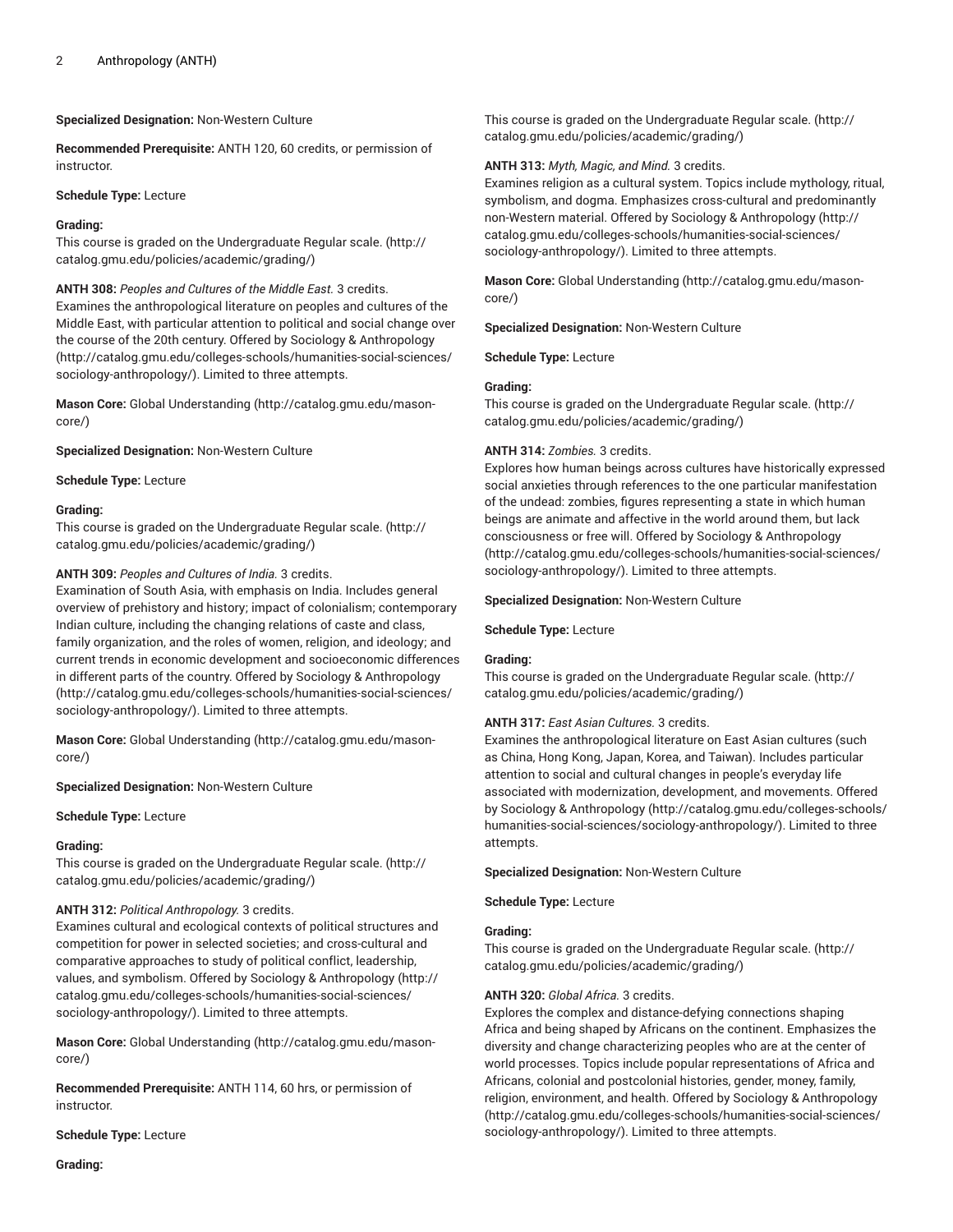## **Schedule Type:** Lecture

## **Grading:**

This course is graded on the [Undergraduate](http://catalog.gmu.edu/policies/academic/grading/) Regular scale. ([http://](http://catalog.gmu.edu/policies/academic/grading/) [catalog.gmu.edu/policies/academic/grading/\)](http://catalog.gmu.edu/policies/academic/grading/)

## **ANTH 321:** *The Cultures of Death.* 3 credits.

Explores anthropological theories and topics on death and dead bodies; cross-cultural approaches to the study of the politics of death and dead bodies, the role of the state, capitalism, social relationships, and institutions around death; and the impacts of these on managing corpses, performing rituals, and regulating emotion. Offered by [Sociology](http://catalog.gmu.edu/colleges-schools/humanities-social-sciences/sociology-anthropology/) & [Anthropology](http://catalog.gmu.edu/colleges-schools/humanities-social-sciences/sociology-anthropology/) [\(http://catalog.gmu.edu/colleges-schools/humanities](http://catalog.gmu.edu/colleges-schools/humanities-social-sciences/sociology-anthropology/)[social-sciences/sociology-anthropology/](http://catalog.gmu.edu/colleges-schools/humanities-social-sciences/sociology-anthropology/)). Limited to three attempts.

## **Recommended Corequisite:** ANTH 114

**Schedule Type:** Seminar

## **Grading:**

This course is graded on the [Undergraduate](http://catalog.gmu.edu/policies/academic/grading/) Regular scale. ([http://](http://catalog.gmu.edu/policies/academic/grading/) [catalog.gmu.edu/policies/academic/grading/\)](http://catalog.gmu.edu/policies/academic/grading/)

## **ANTH 322:** *Pirates, Conquest, and Death: Archaeology and Globalism since 1500.* 3 credits.

Examines materials, theories, and methods of archaeology derived from and applied to historical sites, as they complement archival records. Offered by Sociology & [Anthropology \(http://catalog.gmu.edu/colleges](http://catalog.gmu.edu/colleges-schools/humanities-social-sciences/sociology-anthropology/)[schools/humanities-social-sciences/sociology-anthropology/](http://catalog.gmu.edu/colleges-schools/humanities-social-sciences/sociology-anthropology/)). Limited to three attempts.

## **Recommended Prerequisite:** ANTH 120, 60 hrs, or permission of instructor.

## **Schedule Type:** Lecture

## **Grading:**

This course is graded on the [Undergraduate](http://catalog.gmu.edu/policies/academic/grading/) Regular scale. ([http://](http://catalog.gmu.edu/policies/academic/grading/) [catalog.gmu.edu/policies/academic/grading/\)](http://catalog.gmu.edu/policies/academic/grading/)

**ANTH 324:** *Warfare, Violence, and Sacrifice in Antiquity.* 3 credits. Examines origin and nature of conflict in human society with an emphasis on the ancient past. Major topics include the possible role of violence in human evolution, cross-cultural studies of conflict in indigenous society, warfare in early states, and sacrifice as a ritual practice. Offered by Sociology & [Anthropology](http://catalog.gmu.edu/colleges-schools/humanities-social-sciences/sociology-anthropology/) ([http://catalog.gmu.edu/](http://catalog.gmu.edu/colleges-schools/humanities-social-sciences/sociology-anthropology/) [colleges-schools/humanities-social-sciences/sociology-anthropology/\)](http://catalog.gmu.edu/colleges-schools/humanities-social-sciences/sociology-anthropology/). Limited to three attempts.

**Recommended Prerequisite:** ANTH 120, 60 credits, or permission of instructor.

## **Schedule Type:** Lecture

## **Grading:**

This course is graded on the [Undergraduate](http://catalog.gmu.edu/policies/academic/grading/) Regular scale. ([http://](http://catalog.gmu.edu/policies/academic/grading/) [catalog.gmu.edu/policies/academic/grading/\)](http://catalog.gmu.edu/policies/academic/grading/)

## **ANTH 325:** *Field Techniques in Archaeology.* 3-6 credits.

Intensive study of archaeological field techniques by directed group projects in site survey, site testing, recording techniques, and stratigraphy through discussions, demonstrations, and hands-on experience. Offered by Sociology & [Anthropology](http://catalog.gmu.edu/colleges-schools/humanities-social-sciences/sociology-anthropology/) ([http://catalog.gmu.edu/colleges-schools/](http://catalog.gmu.edu/colleges-schools/humanities-social-sciences/sociology-anthropology/) [humanities-social-sciences/sociology-anthropology/\)](http://catalog.gmu.edu/colleges-schools/humanities-social-sciences/sociology-anthropology/). May be repeated within the term for a maximum 6 credits.

## **Specialized Designation:** Topic Varies

**Recommended Prerequisite:** ANTH 120, 60 hours, or permission of instructor.

**Schedule Type:** Lec/Sem #1, Lec/Sem #2, Lec/Sem #3, Lec/Sem #4, Lec/ Sem #5, Lec/Sem #6, Lec/Sem #7, Lec/Sem #8, Lec/Sem #9, Lecture, Sem/Lec #10, Sem/Lec #11, Sem/Lec #12, Sem/Lec #13, Sem/Lec #14, Sem/Lec #15, Sem/Lec #16, Sem/Lec #17, Sem/Lec #18

## **Grading:**

This course is graded on the [Undergraduate](http://catalog.gmu.edu/policies/academic/grading/) Regular scale. ([http://](http://catalog.gmu.edu/policies/academic/grading/) [catalog.gmu.edu/policies/academic/grading/](http://catalog.gmu.edu/policies/academic/grading/))

## **ANTH 330:** *Peoples and Cultures of Selected Regions: Non-Western.* 3 credits.

Examines cultures of a specific region such as Africa and the Middle East. Focuses primarily on non-Western cultures. Offered by [Sociology](http://catalog.gmu.edu/colleges-schools/humanities-social-sciences/sociology-anthropology/) & [Anthropology \(http://catalog.gmu.edu/colleges-schools/humanities](http://catalog.gmu.edu/colleges-schools/humanities-social-sciences/sociology-anthropology/)[social-sciences/sociology-anthropology/\)](http://catalog.gmu.edu/colleges-schools/humanities-social-sciences/sociology-anthropology/). Limited to three attempts.

## **Specialized Designation:** Non-Western Culture

**Recommended Prerequisite:** ANTH 114, 60 credits, or permission of instructor.

**Schedule Type:** Lecture

#### **Grading:**

This course is graded on the [Undergraduate](http://catalog.gmu.edu/policies/academic/grading/) Regular scale. ([http://](http://catalog.gmu.edu/policies/academic/grading/) [catalog.gmu.edu/policies/academic/grading/](http://catalog.gmu.edu/policies/academic/grading/))

## **ANTH 331:** *Refugees.* 3 credits.

Introduction to causes and consequences of forced dislocation as a global issue. Covers formally recognized refugees, as well as people such as internally displaced persons and asylum seekers who are in refugee-like circumstances. Focuses on understanding the personal experiences of refugees and examining efforts on their behalf at national and international levels. Offered by Sociology & [Anthropology](http://catalog.gmu.edu/colleges-schools/humanities-social-sciences/sociology-anthropology/) [\(http://catalog.gmu.edu/colleges-schools/humanities-social-sciences/](http://catalog.gmu.edu/colleges-schools/humanities-social-sciences/sociology-anthropology/) [sociology-anthropology/](http://catalog.gmu.edu/colleges-schools/humanities-social-sciences/sociology-anthropology/)). Limited to three attempts.

**Mason Core:** [Global Understanding \(http://catalog.gmu.edu/mason](http://catalog.gmu.edu/mason-core/)[core/](http://catalog.gmu.edu/mason-core/))

**Recommended Prerequisite:** ANTH 114, 60 credits, or permission of instructor.

## **Schedule Type:** Lecture

#### **Grading:**

This course is graded on the [Undergraduate](http://catalog.gmu.edu/policies/academic/grading/) Regular scale. ([http://](http://catalog.gmu.edu/policies/academic/grading/) [catalog.gmu.edu/policies/academic/grading/](http://catalog.gmu.edu/policies/academic/grading/))

**ANTH 332:** *Cross-Cultural Perspectives on Globalization.* 3 credits. Examines the varieties of cultural experience. Several cultures are studied in depth; with attention to local histories, global contexts, and shifting perspectives on the practice of ethnography. Notes: May be used for credit toward the BA in sociology. Offered by Sociology & [Anthropology](http://catalog.gmu.edu/colleges-schools/humanities-social-sciences/sociology-anthropology/) [\(http://catalog.gmu.edu/colleges-schools/humanities-social-sciences/](http://catalog.gmu.edu/colleges-schools/humanities-social-sciences/sociology-anthropology/) [sociology-anthropology/](http://catalog.gmu.edu/colleges-schools/humanities-social-sciences/sociology-anthropology/)). Limited to three attempts.

**Mason Core:** [Global Understanding \(http://catalog.gmu.edu/mason](http://catalog.gmu.edu/mason-core/)[core/](http://catalog.gmu.edu/mason-core/))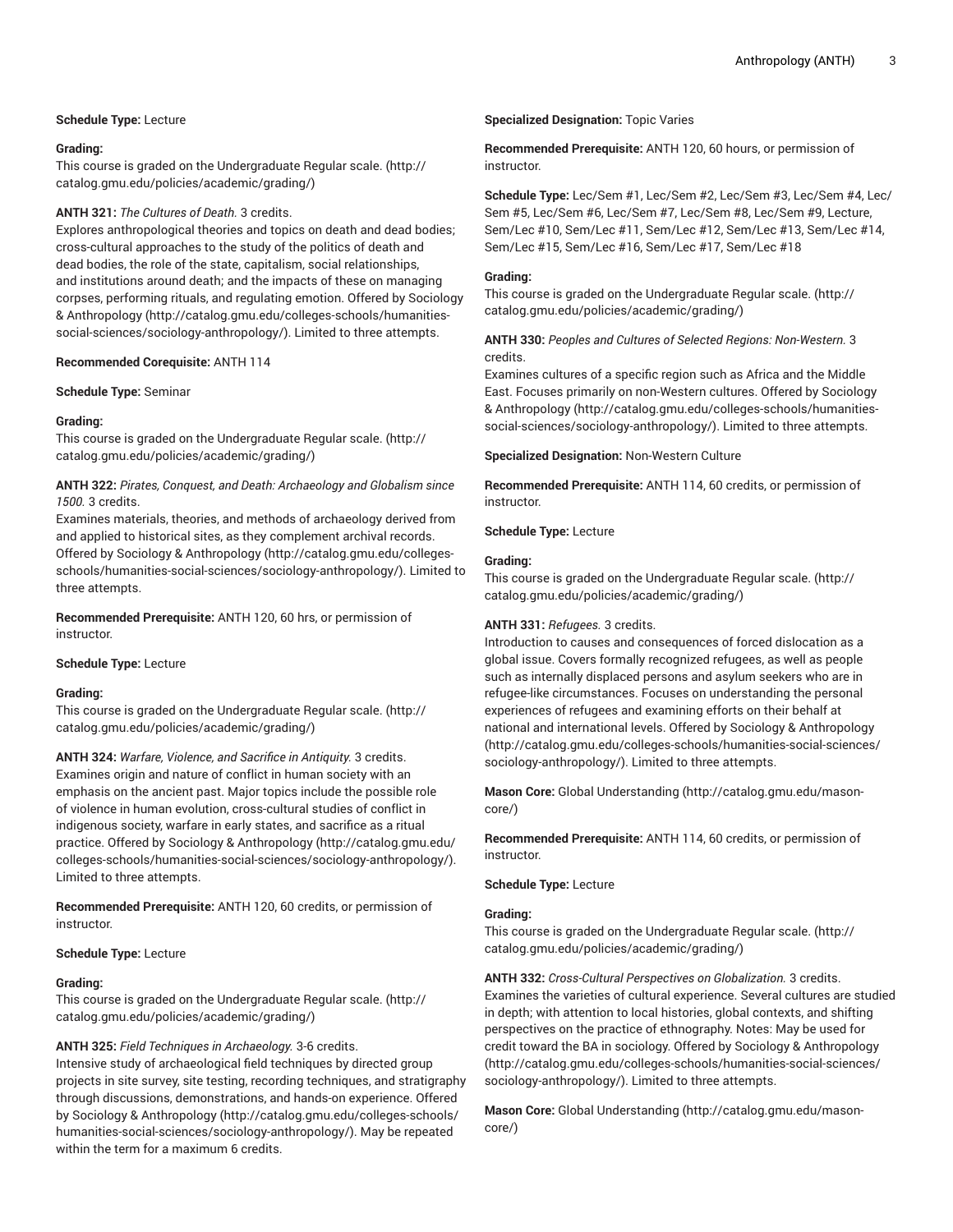**Specialized Designation:** Non-Western Culture

#### **Schedule Type:** Lecture

#### **Grading:**

This course is graded on the [Undergraduate](http://catalog.gmu.edu/policies/academic/grading/) Regular scale. ([http://](http://catalog.gmu.edu/policies/academic/grading/) [catalog.gmu.edu/policies/academic/grading/\)](http://catalog.gmu.edu/policies/academic/grading/)

**ANTH 340:** *Comparative Perspectives on Immigration.* 3 credits. Considers the dimensions and meanings of the immigrant experience in the United States, with a focus on the diversity of immigrants and refugees who have arrived during the past 30 years. Emphasis on the social context in which immigration occurs and on the bearing of institutional and cultural influences on patterns of adaptation, assimilation, and exclusion from the host society. Offered by [Sociology](http://catalog.gmu.edu/colleges-schools/humanities-social-sciences/sociology-anthropology/) & [Anthropology](http://catalog.gmu.edu/colleges-schools/humanities-social-sciences/sociology-anthropology/) [\(http://catalog.gmu.edu/colleges-schools/humanities](http://catalog.gmu.edu/colleges-schools/humanities-social-sciences/sociology-anthropology/)[social-sciences/sociology-anthropology/](http://catalog.gmu.edu/colleges-schools/humanities-social-sciences/sociology-anthropology/)). Limited to three attempts.

#### **Schedule Type:** Lecture

## **Grading:**

This course is graded on the [Undergraduate](http://catalog.gmu.edu/policies/academic/grading/) Regular scale. ([http://](http://catalog.gmu.edu/policies/academic/grading/) [catalog.gmu.edu/policies/academic/grading/\)](http://catalog.gmu.edu/policies/academic/grading/)

#### **ANTH 345:** *Ritual and Power in Social Life.* 3 credits.

Domains of religion and ritual are conjoined by questions of power: its deployment, distribution, and forms of resistance it engenders. Course investigates connections among religious thought, ritual practice, and social action by drawing on a variety of theoretical orientations in the social sciences including structuralism, semiotics, and performance theory. Offered by Sociology & [Anthropology](http://catalog.gmu.edu/colleges-schools/humanities-social-sciences/sociology-anthropology/) ([http://catalog.gmu.edu/](http://catalog.gmu.edu/colleges-schools/humanities-social-sciences/sociology-anthropology/) [colleges-schools/humanities-social-sciences/sociology-anthropology/\)](http://catalog.gmu.edu/colleges-schools/humanities-social-sciences/sociology-anthropology/). Limited to three attempts.

#### **Schedule Type:** Lecture

## **Grading:**

This course is graded on the [Undergraduate](http://catalog.gmu.edu/policies/academic/grading/) Regular scale. ([http://](http://catalog.gmu.edu/policies/academic/grading/) [catalog.gmu.edu/policies/academic/grading/\)](http://catalog.gmu.edu/policies/academic/grading/)

## **ANTH 350:** *Human Growth and Development.* 3 credits.

Introduces human developmental stages in terms of behavior, biology, and genetics. Addresses the history and methods of human growth research. Explores the environmental and socioeconomic influences on human growth. Investigates the evolution of uniqueness in human developmental stages of the human species in comparison of other primates. Offered by Sociology & [Anthropology \(http://catalog.gmu.edu/](http://catalog.gmu.edu/colleges-schools/humanities-social-sciences/sociology-anthropology/) [colleges-schools/humanities-social-sciences/sociology-anthropology/\)](http://catalog.gmu.edu/colleges-schools/humanities-social-sciences/sociology-anthropology/). Limited to three attempts.

#### **Recommended Prerequisite:** ANTH 135.

#### **Schedule Type:** Lecture

#### **Grading:**

This course is graded on the [Undergraduate](http://catalog.gmu.edu/policies/academic/grading/) Regular scale. ([http://](http://catalog.gmu.edu/policies/academic/grading/) [catalog.gmu.edu/policies/academic/grading/\)](http://catalog.gmu.edu/policies/academic/grading/)

## **ANTH 353:** *Anthropological Genomics.* 3 credits.

Deepens knowledge of genome technologies, the history of genome research, and how genomics has contributed to our understanding of humanity past and present. Considers how different paradigms of evolutionary thought have influenced the field and how forces of evolution act to shape genome variation in humans. Considers the central role of genomics in the both the rise of and resistance to race science,

and how an anthropological perspective is essential to gain a fuller understanding of the social and political dimensions of genome science. Provides hands-on training of laboratory techniques for generating, analyzing, and interpreting human genome data and contextualizes these methods within historical and ethical frameworks. Traces how genome scientists have used these techniques to better understand human evolution, population history, health, and biodiversity. Evaluates the power of genome science to impact questions of human agency, kinship, identity, ancestry, and belonging. Offered by Sociology & [Anthropology](http://catalog.gmu.edu/colleges-schools/humanities-social-sciences/sociology-anthropology/) [\(http://catalog.gmu.edu/colleges-schools/humanities-social-sciences/](http://catalog.gmu.edu/colleges-schools/humanities-social-sciences/sociology-anthropology/) [sociology-anthropology/](http://catalog.gmu.edu/colleges-schools/humanities-social-sciences/sociology-anthropology/)). Limited to three attempts.

**Recommended Prerequisite:** ANTH 135 or similar introductory level coursework in biology.

**Schedule Type:** Lecture

#### **Grading:**

This course is graded on the [Undergraduate](http://catalog.gmu.edu/policies/academic/grading/) Regular scale. ([http://](http://catalog.gmu.edu/policies/academic/grading/) [catalog.gmu.edu/policies/academic/grading/](http://catalog.gmu.edu/policies/academic/grading/))

## **ANTH 355:** *Human Origins.* 3 credits.

Explores the fossil evidence for human and primate evolution. Exposes students to evidence for the origins of mammals and primates, and to discussions of human evolution. Uses human fossils as tools to understand evolutionary relationships (phylogenetics), behavior, functional anatomy, and broader adaptation. Offered by [Sociology &](http://catalog.gmu.edu/colleges-schools/humanities-social-sciences/sociology-anthropology/) [Anthropology \(http://catalog.gmu.edu/colleges-schools/humanities](http://catalog.gmu.edu/colleges-schools/humanities-social-sciences/sociology-anthropology/)[social-sciences/sociology-anthropology/\)](http://catalog.gmu.edu/colleges-schools/humanities-social-sciences/sociology-anthropology/). Limited to three attempts.

#### **Recommended Prerequisite:** ANTH 135.

**Schedule Type:** Lecture

## **Grading:**

This course is graded on the [Undergraduate](http://catalog.gmu.edu/policies/academic/grading/) Regular scale. ([http://](http://catalog.gmu.edu/policies/academic/grading/) [catalog.gmu.edu/policies/academic/grading/](http://catalog.gmu.edu/policies/academic/grading/))

## **ANTH 357:** *Bioarchaeology.* 3 credits.

Introduces students to the study of human skeletal remains and their associated archaeological artifacts, focusing on using the human skeleton to address behavior, growth, stress, ritual, social complexity, diet, disease, and violence in the past. Uses the human body and associated artifacts to provide a detailed analysis of cultural transitions, expression of socioeconomic inequality, the origins of ritual complexity, violence, and disease. Offered by Sociology & [Anthropology](http://catalog.gmu.edu/colleges-schools/humanities-social-sciences/sociology-anthropology/) ([http://catalog.gmu.edu/](http://catalog.gmu.edu/colleges-schools/humanities-social-sciences/sociology-anthropology/) [colleges-schools/humanities-social-sciences/sociology-anthropology/\)](http://catalog.gmu.edu/colleges-schools/humanities-social-sciences/sociology-anthropology/). Limited to three attempts.

#### **Recommended Prerequisite:** ANTH 135.

**Schedule Type:** Lecture

#### **Grading:**

This course is graded on the [Undergraduate](http://catalog.gmu.edu/policies/academic/grading/) Regular scale. ([http://](http://catalog.gmu.edu/policies/academic/grading/) [catalog.gmu.edu/policies/academic/grading/](http://catalog.gmu.edu/policies/academic/grading/))

#### **ANTH 363:** *Humans, Disease, and Death.* 3 credits.

Explores human health and disease from anthropological and evolutionary perspectives. Examines what a disease is, what causes them, how we have co-evolved with diseases, how disease patterns have changed over human history, and the future of disease. Offered by Sociology & [Anthropology](http://catalog.gmu.edu/colleges-schools/humanities-social-sciences/sociology-anthropology/) ([http://catalog.gmu.edu/colleges-schools/](http://catalog.gmu.edu/colleges-schools/humanities-social-sciences/sociology-anthropology/)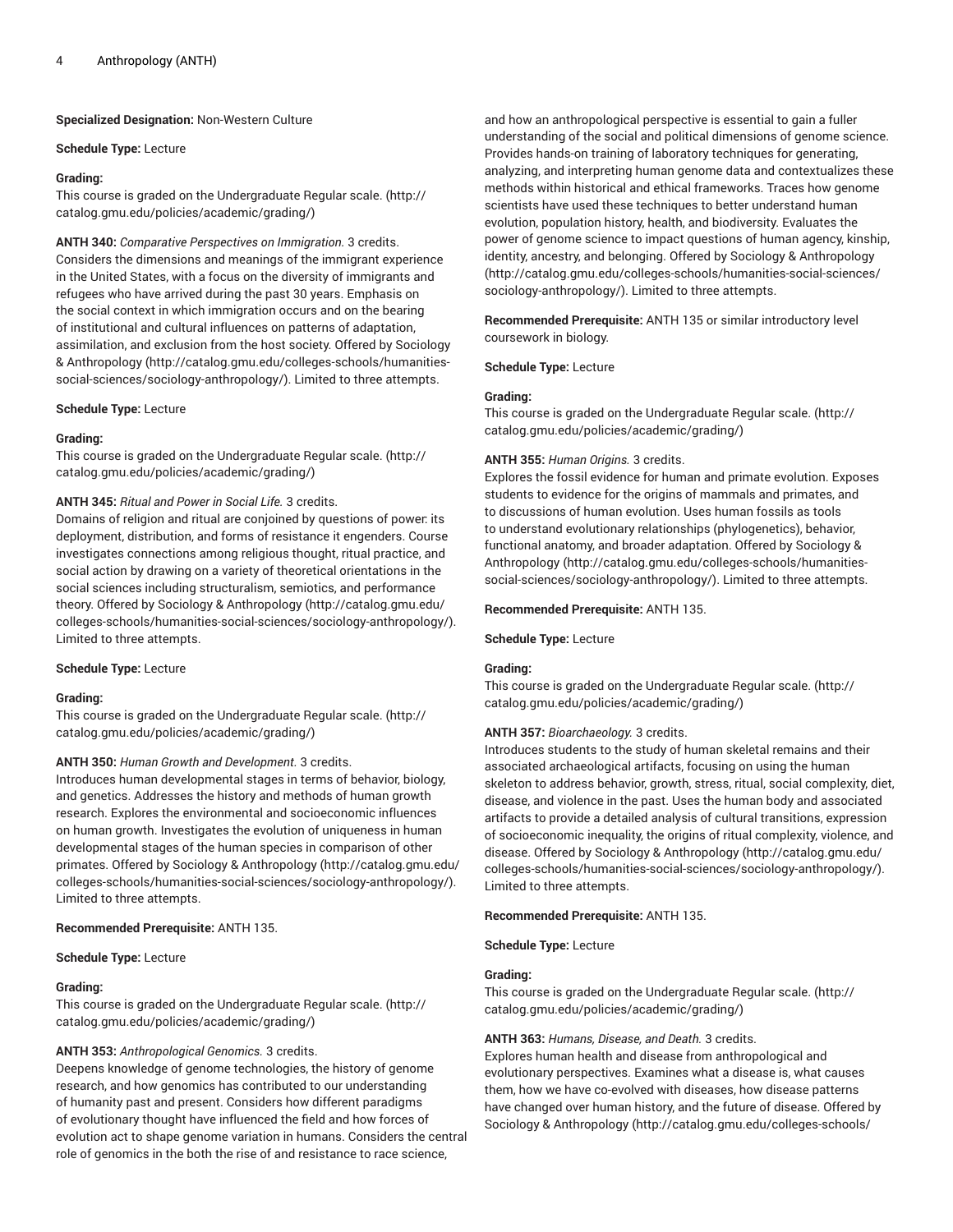[humanities-social-sciences/sociology-anthropology/\)](http://catalog.gmu.edu/colleges-schools/humanities-social-sciences/sociology-anthropology/). Limited to three attempts.

**Mason Core:** [Social/Behavioral](http://catalog.gmu.edu/mason-core/) Sciences ([http://catalog.gmu.edu/mason](http://catalog.gmu.edu/mason-core/)[core/\)](http://catalog.gmu.edu/mason-core/)

**Specialized Designation:** Mason Impact.

**Schedule Type:** Lecture

## **Grading:**

This course is graded on the [Undergraduate](http://catalog.gmu.edu/policies/academic/grading/) Regular scale. ([http://](http://catalog.gmu.edu/policies/academic/grading/) [catalog.gmu.edu/policies/academic/grading/\)](http://catalog.gmu.edu/policies/academic/grading/)

**ANTH 365:** *Scientific Racism and Human Variation.* 3 credits. Explores scientific methods of classification as a reflection of social values. Explains the harms of "race" and eugenics committed under

the aegis of science. While critiquing the biological concept of race, considers how the social construction of race becomes part of living bodies through racism. Details modern human variation as a product of evolutionary forces. Offered by Sociology & [Anthropology](http://catalog.gmu.edu/colleges-schools/humanities-social-sciences/sociology-anthropology/) ([http://](http://catalog.gmu.edu/colleges-schools/humanities-social-sciences/sociology-anthropology/) [catalog.gmu.edu/colleges-schools/humanities-social-sciences/](http://catalog.gmu.edu/colleges-schools/humanities-social-sciences/sociology-anthropology/) [sociology-anthropology/\)](http://catalog.gmu.edu/colleges-schools/humanities-social-sciences/sociology-anthropology/). Limited to three attempts.

**Recommended Prerequisite:** ANTH 135, 60 hours or permission of instructor.

#### **Schedule Type:** Lecture

#### **Grading:**

This course is graded on the [Undergraduate](http://catalog.gmu.edu/policies/academic/grading/) Regular scale. ([http://](http://catalog.gmu.edu/policies/academic/grading/) [catalog.gmu.edu/policies/academic/grading/\)](http://catalog.gmu.edu/policies/academic/grading/)

## **ANTH 366:** *Food and Human Evolution.* 3 credits.

Explores the relationship between diet and human adaptation from biological, archaeological, cultural, and evolutionary perspectives. Examines how humans are unique in our ability to find and process a wide range of foods. Introduces agriculture as a co-evolutionary strategy between humans and other species. Offered by Sociology & [Anthropology](http://catalog.gmu.edu/colleges-schools/humanities-social-sciences/sociology-anthropology/) ([http://catalog.gmu.edu/colleges-schools/humanities-social-sciences/](http://catalog.gmu.edu/colleges-schools/humanities-social-sciences/sociology-anthropology/) [sociology-anthropology/\)](http://catalog.gmu.edu/colleges-schools/humanities-social-sciences/sociology-anthropology/). Limited to three attempts.

**Specialized Designation:** Mason Impact.

**Schedule Type:** Lecture

#### **Grading:**

This course is graded on the [Undergraduate](http://catalog.gmu.edu/policies/academic/grading/) Regular scale. ([http://](http://catalog.gmu.edu/policies/academic/grading/) [catalog.gmu.edu/policies/academic/grading/\)](http://catalog.gmu.edu/policies/academic/grading/)

#### **ANTH 367:** *DNA, Identity, and Power.* 3 credits.

Considers the history and development of genomics in relation to questions of human identities and belonging, including issues of race, cultural heritage, sex, gender, sexuality, violence, and monogamy. Evaluates how genomics has become a seemingly authoritative source of knowledge about human identities and our relations to one another, and assesses the consequences of genomic truth claims in society today. Evaluates the field of genomics as a form of knowledge production and also as a culturally and politically situated process. Brings science into better relation with critical race theories, Indigenous studies, and queer and feminist science studies to disrupt and reinvent how genomic knowledge of humans is made and understood. Offered by [Sociology](http://catalog.gmu.edu/colleges-schools/humanities-social-sciences/sociology-anthropology/) & [Anthropology](http://catalog.gmu.edu/colleges-schools/humanities-social-sciences/sociology-anthropology/) [\(http://catalog.gmu.edu/colleges-schools/humanities](http://catalog.gmu.edu/colleges-schools/humanities-social-sciences/sociology-anthropology/)[social-sciences/sociology-anthropology/](http://catalog.gmu.edu/colleges-schools/humanities-social-sciences/sociology-anthropology/)). Limited to three attempts.

**Recommended Prerequisite:** ANTH 135 or additional introductory coursework in one or more of the following areas: Biological and/or Cultural Anthropology; Biology; Science and Technology Studies; History of Science and/or Medicine; African and African-American Studies; Native American Studies; Latin American Studies; LGBTQ Studies; and Women and Gender Studies.

#### **Schedule Type:** Seminar

## **Grading:**

This course is graded on the [Undergraduate](http://catalog.gmu.edu/policies/academic/grading/) Regular scale. ([http://](http://catalog.gmu.edu/policies/academic/grading/) [catalog.gmu.edu/policies/academic/grading/](http://catalog.gmu.edu/policies/academic/grading/))

**ANTH 370:** *Environment and Culture.* 3 credits.

Examines relationships among environment, culture, and human behavior with an emphasis on cultural ecological explanations in mainly non-Western contexts. Offered by Sociology & [Anthropology](http://catalog.gmu.edu/colleges-schools/humanities-social-sciences/sociology-anthropology/) [\(http://catalog.gmu.edu/colleges-schools/humanities-social-sciences/](http://catalog.gmu.edu/colleges-schools/humanities-social-sciences/sociology-anthropology/) [sociology-anthropology/](http://catalog.gmu.edu/colleges-schools/humanities-social-sciences/sociology-anthropology/)). Limited to three attempts.

**Specialized Designation:** Green Leaf Focused Course

**Recommended Prerequisite:** ANTH 114, or 60 hours, or permission of instructor.

**Schedule Type:** Lecture

#### **Grading:**

This course is graded on the [Undergraduate](http://catalog.gmu.edu/policies/academic/grading/) Regular scale. ([http://](http://catalog.gmu.edu/policies/academic/grading/) [catalog.gmu.edu/policies/academic/grading/](http://catalog.gmu.edu/policies/academic/grading/))

## **ANTH 373:** *Archaeological Science.* 3 credits.

Explores the use of the biological and physical sciences in archaeology. Topics include dating, site discovery, prehistoric ecology, diet and technology. Emphasizes the ways in which data deriving from the archaeological sciences can contribute to a more contextualized and theoretically sophisticated understanding of the human past. Offered by Sociology & [Anthropology](http://catalog.gmu.edu/colleges-schools/humanities-social-sciences/sociology-anthropology/) ([http://catalog.gmu.edu/colleges-schools/](http://catalog.gmu.edu/colleges-schools/humanities-social-sciences/sociology-anthropology/) [humanities-social-sciences/sociology-anthropology/](http://catalog.gmu.edu/colleges-schools/humanities-social-sciences/sociology-anthropology/)). Limited to three attempts.

## **Registration Restrictions:**

 ${\sf Required \, Prequited}$   ${\sf Pre requires:}$   ${\sf ANTH \, 120}^{\rm C}$ ,  ${\sf 120}^{\rm XS}$ ,  ${\sf 135}^{\rm C}$  or  ${\sf 135}^{\rm XS}$ .

<sup>C</sup> Requires minimum grade of C.

XS Requires minimum grade of XS.

#### **Schedule Type:** Lecture

#### **Grading:**

This course is graded on the [Undergraduate](http://catalog.gmu.edu/policies/academic/grading/) Regular scale. ([http://](http://catalog.gmu.edu/policies/academic/grading/) [catalog.gmu.edu/policies/academic/grading/](http://catalog.gmu.edu/policies/academic/grading/))

#### **ANTH 374:** *Archaeology of Hunter-Gatherers.* 3 credits.

Explores the nature of traditional hunter-gatherer societies and the range of methods and theories employed by archaeologists to reconstruct the lifeways and practices of prehistoric hunter-gatherers. Topics include ecology, diet, social organization, mobility, ritual, and technology from a cross-cultural perspective; case studies will derive primarily from tropical/sub-tropical and northern forager populations. Offered by Sociology & [Anthropology](http://catalog.gmu.edu/colleges-schools/humanities-social-sciences/sociology-anthropology/) ([http://catalog.gmu.edu/colleges-schools/](http://catalog.gmu.edu/colleges-schools/humanities-social-sciences/sociology-anthropology/) [humanities-social-sciences/sociology-anthropology/](http://catalog.gmu.edu/colleges-schools/humanities-social-sciences/sociology-anthropology/)). Limited to three attempts.

**Recommended Prerequisite:** ANTH 114 or ANTH 120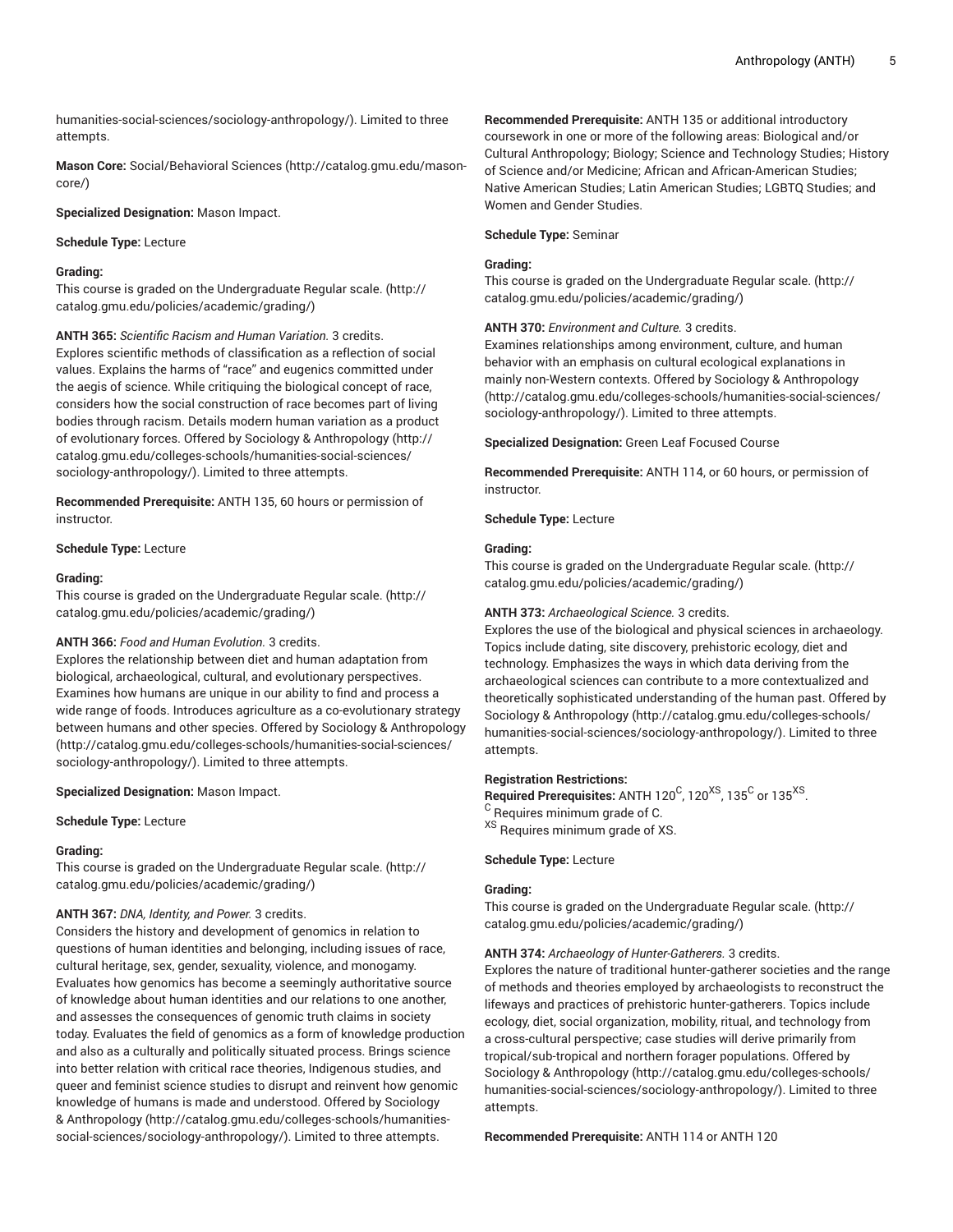## **Schedule Type:** Lecture

## **Grading:**

This course is graded on the [Undergraduate](http://catalog.gmu.edu/policies/academic/grading/) Regular scale. ([http://](http://catalog.gmu.edu/policies/academic/grading/) [catalog.gmu.edu/policies/academic/grading/\)](http://catalog.gmu.edu/policies/academic/grading/)

## **ANTH 375:** *Culture, Power, History.* 3 credits.

Use of ethnographic, archaeological, linguistic, and documentary data, in light of anthropological theory, to interpret the past and processes of change among indigenous peoples throughout the world. Offered by Sociology & [Anthropology \(http://catalog.gmu.edu/colleges-schools/](http://catalog.gmu.edu/colleges-schools/humanities-social-sciences/sociology-anthropology/) [humanities-social-sciences/sociology-anthropology/\)](http://catalog.gmu.edu/colleges-schools/humanities-social-sciences/sociology-anthropology/). Limited to three attempts.

## **Schedule Type:** Lecture

## **Grading:**

This course is graded on the [Undergraduate](http://catalog.gmu.edu/policies/academic/grading/) Regular scale. ([http://](http://catalog.gmu.edu/policies/academic/grading/) [catalog.gmu.edu/policies/academic/grading/\)](http://catalog.gmu.edu/policies/academic/grading/)

## **ANTH 376:** *Food and Culture.* 3 credits.

Examines a variety of experiences through foods, which bring not only nutritional but also sociocultural debates to our table (e.g. identity, memory, senses, ethnicity, gender, geopolitics, climate change, and globalization). Focuses on both Western and non-Western cultures. Offered by Sociology & [Anthropology \(http://catalog.gmu.edu/colleges](http://catalog.gmu.edu/colleges-schools/humanities-social-sciences/sociology-anthropology/)[schools/humanities-social-sciences/sociology-anthropology/](http://catalog.gmu.edu/colleges-schools/humanities-social-sciences/sociology-anthropology/)). Limited to three attempts.

## **Schedule Type:** Lecture

## **Grading:**

This course is graded on the [Undergraduate](http://catalog.gmu.edu/policies/academic/grading/) Regular scale. ([http://](http://catalog.gmu.edu/policies/academic/grading/) [catalog.gmu.edu/policies/academic/grading/\)](http://catalog.gmu.edu/policies/academic/grading/)

## **ANTH 377:** *Mortuary Archaeology.* 3 credits.

Focuses on the study of burial patterns and death rituals in antiquity by introducing students to the methods of burial excavation, examining the history of mortuary archaeology theory and engagement with processual and postprocessual schools of thought, and examining case studies from around the world to decode the complex symbolisms encoded in burial practices. Offered by Sociology & [Anthropology](http://catalog.gmu.edu/colleges-schools/humanities-social-sciences/sociology-anthropology/) ([http://catalog.gmu.edu/](http://catalog.gmu.edu/colleges-schools/humanities-social-sciences/sociology-anthropology/) [colleges-schools/humanities-social-sciences/sociology-anthropology/\)](http://catalog.gmu.edu/colleges-schools/humanities-social-sciences/sociology-anthropology/). Limited to three attempts.

## **Recommended Prerequisite:** ANTH 135.

**Schedule Type:** Lecture

## **Grading:**

This course is graded on the [Undergraduate](http://catalog.gmu.edu/policies/academic/grading/) Regular scale. ([http://](http://catalog.gmu.edu/policies/academic/grading/) [catalog.gmu.edu/policies/academic/grading/\)](http://catalog.gmu.edu/policies/academic/grading/)

## **ANTH 378:** *Humans and Animals.* 3 credits.

Provides an introduction to anthropology of human's relationship with animals across a large geographic and temporal span. From domestication of animals to animism, pets and animal classification systems, course explores society's attitudes toward and dynamic interactions with the animal kingdom. Offered by [Sociology &](http://catalog.gmu.edu/colleges-schools/humanities-social-sciences/sociology-anthropology/) [Anthropology](http://catalog.gmu.edu/colleges-schools/humanities-social-sciences/sociology-anthropology/) [\(http://catalog.gmu.edu/colleges-schools/humanities](http://catalog.gmu.edu/colleges-schools/humanities-social-sciences/sociology-anthropology/)[social-sciences/sociology-anthropology/](http://catalog.gmu.edu/colleges-schools/humanities-social-sciences/sociology-anthropology/)). Limited to three attempts.

**Schedule Type:** Lecture

**Grading:**

This course is graded on the [Undergraduate](http://catalog.gmu.edu/policies/academic/grading/) Regular scale. ([http://](http://catalog.gmu.edu/policies/academic/grading/) [catalog.gmu.edu/policies/academic/grading/](http://catalog.gmu.edu/policies/academic/grading/))

## **ANTH 379:** *Andean Archaeology.* 3 credits.

Examines 12,000 years of pre-Hispanic cultures of the Andean region of western South America. Focuses on the development and key achievements of some of the most remarkable civilizations of the New World, including the Chavin, Paracas, Cupisnique, Moche, Sicán, Nasca, Chimú, Wari, and lnka. Considers as well the nature, priorities, and accomplishments of scientific Andean archaeology. Offered by [Sociology](http://catalog.gmu.edu/colleges-schools/humanities-social-sciences/sociology-anthropology/) & [Anthropology \(http://catalog.gmu.edu/colleges-schools/humanities](http://catalog.gmu.edu/colleges-schools/humanities-social-sciences/sociology-anthropology/)[social-sciences/sociology-anthropology/\)](http://catalog.gmu.edu/colleges-schools/humanities-social-sciences/sociology-anthropology/). Limited to three attempts.

## **Recommended Prerequisite:** ANTH 135.

**Schedule Type:** Lecture

## **Grading:**

This course is graded on the [Undergraduate](http://catalog.gmu.edu/policies/academic/grading/) Regular scale. ([http://](http://catalog.gmu.edu/policies/academic/grading/) [catalog.gmu.edu/policies/academic/grading/](http://catalog.gmu.edu/policies/academic/grading/))

## **ANTH 380:** *Language and Culture.* 3 credits.

Anthropological analyses of language behavior, origins, and change. Emphasizes the interplay of language, culture, anthropology, and linguistics. Offered by Sociology & [Anthropology \(http://](http://catalog.gmu.edu/colleges-schools/humanities-social-sciences/sociology-anthropology/) [catalog.gmu.edu/colleges-schools/humanities-social-sciences/](http://catalog.gmu.edu/colleges-schools/humanities-social-sciences/sociology-anthropology/) [sociology-anthropology/](http://catalog.gmu.edu/colleges-schools/humanities-social-sciences/sociology-anthropology/)). Limited to three attempts.

**Recommended Prerequisite:** ANTH 114, 60 credits, or permission of instructor.

## **Schedule Type:** Lecture

## **Grading:**

This course is graded on the [Undergraduate](http://catalog.gmu.edu/policies/academic/grading/) Regular scale. ([http://](http://catalog.gmu.edu/policies/academic/grading/) [catalog.gmu.edu/policies/academic/grading/](http://catalog.gmu.edu/policies/academic/grading/))

## **ANTH 381:** *Medical Anthropology.* 3 credits.

Surveys the discipline of medical anthropology, focusing on traditional medical beliefs and the diverse responses to modern scientific medicine in developing countries and among cultural minorities in the United States. Offered by Sociology & [Anthropology \(http://catalog.gmu.edu/](http://catalog.gmu.edu/colleges-schools/humanities-social-sciences/sociology-anthropology/) [colleges-schools/humanities-social-sciences/sociology-anthropology/\)](http://catalog.gmu.edu/colleges-schools/humanities-social-sciences/sociology-anthropology/). Limited to three attempts.

**Specialized Designation:** Non-Western Culture

**Recommended Prerequisite:** ANTH 114, 60 credits, or permission of instructor.

**Schedule Type:** Lecture

## **Grading:**

This course is graded on the [Undergraduate](http://catalog.gmu.edu/policies/academic/grading/) Regular scale. ([http://](http://catalog.gmu.edu/policies/academic/grading/) [catalog.gmu.edu/policies/academic/grading/](http://catalog.gmu.edu/policies/academic/grading/))

## **ANTH 382:** *Urban Anthropology.* 3 credits.

Uses tools and resources of sociocultural anthropology to study life in cities in a comparative, global context, including topics such as poverty, discrimination, migration, transnationalism, and urban planning. Case studies draw from different urban environments in Asia, Latin America, Europe, Africa, and North America. Offered by Sociology & [Anthropology](http://catalog.gmu.edu/colleges-schools/humanities-social-sciences/sociology-anthropology/) [\(http://catalog.gmu.edu/colleges-schools/humanities-social-sciences/](http://catalog.gmu.edu/colleges-schools/humanities-social-sciences/sociology-anthropology/) [sociology-anthropology/](http://catalog.gmu.edu/colleges-schools/humanities-social-sciences/sociology-anthropology/)). Limited to three attempts.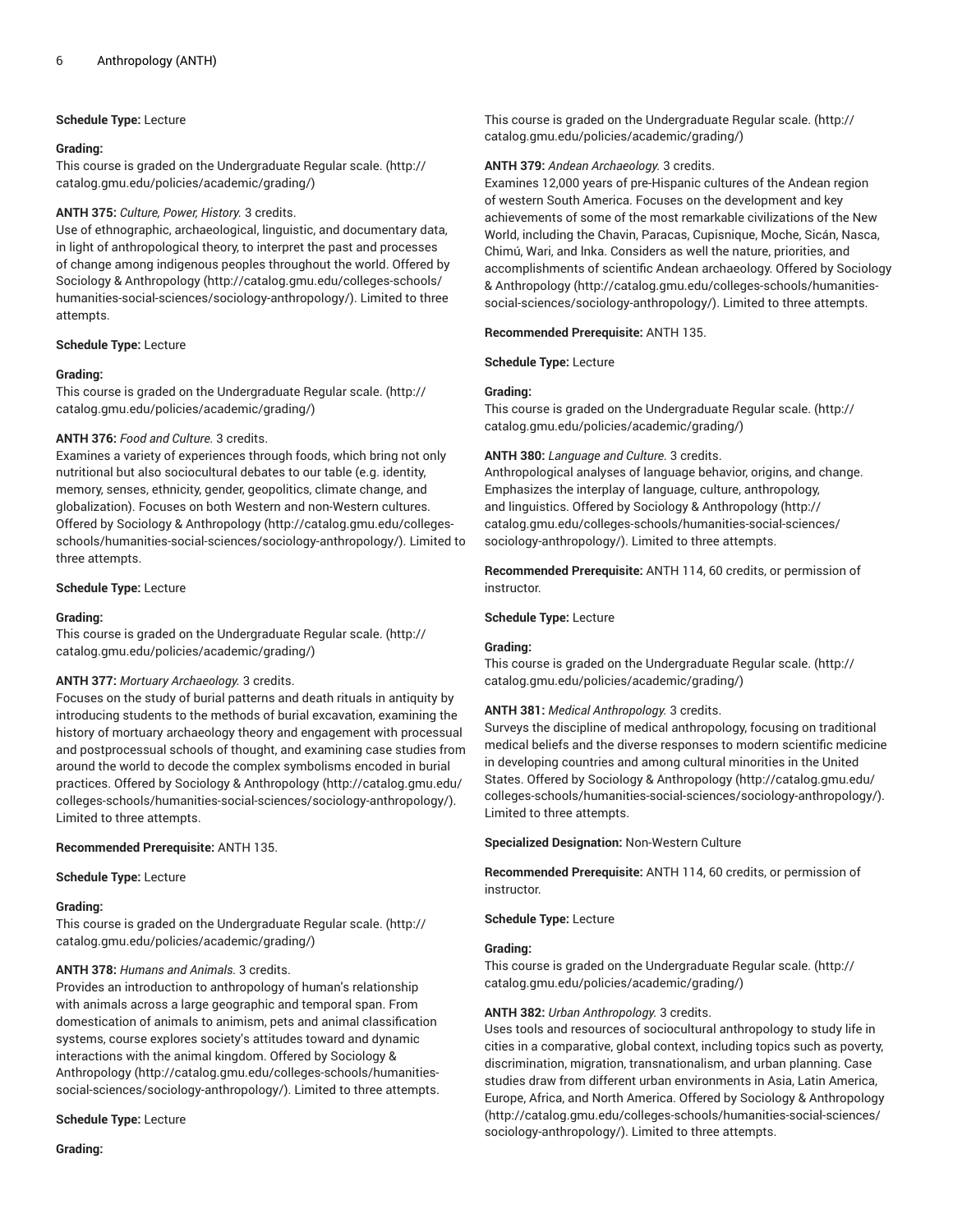**Mason Core:** [Global Understanding](http://catalog.gmu.edu/mason-core/) ([http://catalog.gmu.edu/mason](http://catalog.gmu.edu/mason-core/)[core/\)](http://catalog.gmu.edu/mason-core/)

**Recommended Prerequisite:** ANTH 114 and 60 credits, or Permission of Instructor.

**Schedule Type:** Lecture

#### **Grading:**

This course is graded on the [Undergraduate](http://catalog.gmu.edu/policies/academic/grading/) Regular scale. ([http://](http://catalog.gmu.edu/policies/academic/grading/) [catalog.gmu.edu/policies/academic/grading/\)](http://catalog.gmu.edu/policies/academic/grading/)

**ANTH 386:** *Quantitative Methods in Anthropology.* 3 credits. Introduces students to statistical methods used in anthropology. Emphasizes appropriate and creative application of statistical tests to anthropological problems and careful interpretation of results. Explores methods used to compare means, variances, and correlations within and between samples. Provides instruction on methods used in anthropological demography. Builds fluency in the use of statistical software. Offered by Sociology & [Anthropology \(http://catalog.gmu.edu/](http://catalog.gmu.edu/colleges-schools/humanities-social-sciences/sociology-anthropology/) [colleges-schools/humanities-social-sciences/sociology-anthropology/\)](http://catalog.gmu.edu/colleges-schools/humanities-social-sciences/sociology-anthropology/). Limited to three attempts.

**Recommended Prerequisite:** ANTH 114, 120, 135

**Schedule Type:** Lecture

#### **Grading:**

This course is graded on the [Undergraduate](http://catalog.gmu.edu/policies/academic/grading/) Regular scale. ([http://](http://catalog.gmu.edu/policies/academic/grading/) [catalog.gmu.edu/policies/academic/grading/\)](http://catalog.gmu.edu/policies/academic/grading/)

#### **ANTH 387:** *Zooarchaeology.* 4 credits.

Explores the methods and theories applied in zooarchaeology through integrating hands-on assignments working with a comparative collection. Examines how archaeologists can understand humananimal relationships in the past including their role in reconstructing paleoenvironments, their contribution to ancient foodways, domestication of animals, and ritual uses of fauna. Offered by [Sociology](http://catalog.gmu.edu/colleges-schools/humanities-social-sciences/sociology-anthropology/) & [Anthropology](http://catalog.gmu.edu/colleges-schools/humanities-social-sciences/sociology-anthropology/) [\(http://catalog.gmu.edu/colleges-schools/humanities](http://catalog.gmu.edu/colleges-schools/humanities-social-sciences/sociology-anthropology/)[social-sciences/sociology-anthropology/](http://catalog.gmu.edu/colleges-schools/humanities-social-sciences/sociology-anthropology/)). Limited to three attempts.

**Schedule Type:** Laboratory, Lecture

#### **Grading:**

This course is graded on the [Undergraduate](http://catalog.gmu.edu/policies/academic/grading/) Regular scale. ([http://](http://catalog.gmu.edu/policies/academic/grading/) [catalog.gmu.edu/policies/academic/grading/\)](http://catalog.gmu.edu/policies/academic/grading/)

#### **ANTH 388:** *Human Osteology.* 3 credits.

Introduces students to the methods of modern human skeletal analysis in bio- and forensic anthropology. Covers introductory human skeletal and dental gross anatomy and describes analytical techniques spanning including age and sex estimation, osteometry, and paleopathology. Offered by Sociology & [Anthropology \(http://catalog.gmu.edu/colleges](http://catalog.gmu.edu/colleges-schools/humanities-social-sciences/sociology-anthropology/)[schools/humanities-social-sciences/sociology-anthropology/](http://catalog.gmu.edu/colleges-schools/humanities-social-sciences/sociology-anthropology/)). Limited to three attempts.

## **Recommended Prerequisite:** ANTH 135.

**Schedule Type:** Lecture

#### **Grading:**

This course is graded on the [Undergraduate](http://catalog.gmu.edu/policies/academic/grading/) Regular scale. ([http://](http://catalog.gmu.edu/policies/academic/grading/) [catalog.gmu.edu/policies/academic/grading/\)](http://catalog.gmu.edu/policies/academic/grading/)

#### **ANTH 389:** *Human Osteology Lab.* 2 credits.

Laboratory course associated with ANTH 388. Offered by [Sociology &](http://catalog.gmu.edu/colleges-schools/humanities-social-sciences/sociology-anthropology/) [Anthropology \(http://catalog.gmu.edu/colleges-schools/humanities](http://catalog.gmu.edu/colleges-schools/humanities-social-sciences/sociology-anthropology/)[social-sciences/sociology-anthropology/\)](http://catalog.gmu.edu/colleges-schools/humanities-social-sciences/sociology-anthropology/). Limited to three attempts.

**Recommended Prerequisite:** ANTH 135.

## **Recommended Corequisite:** ANTH 388.

**Schedule Type:** Laboratory

#### **Grading:**

This course is graded on the [Undergraduate](http://catalog.gmu.edu/policies/academic/grading/) Regular scale. ([http://](http://catalog.gmu.edu/policies/academic/grading/) [catalog.gmu.edu/policies/academic/grading/](http://catalog.gmu.edu/policies/academic/grading/))

**ANTH 390:** *History of Anthropological Thought.* 3 credits.

Overview of the major theoretical traditions and schools of thought in anthropology. Notes: Required for Anthropology majors, and for students applying to the Accelerated Master's program in Anthropology. Offered by Sociology & [Anthropology \(http://catalog.gmu.edu/colleges-schools/](http://catalog.gmu.edu/colleges-schools/humanities-social-sciences/sociology-anthropology/) [humanities-social-sciences/sociology-anthropology/](http://catalog.gmu.edu/colleges-schools/humanities-social-sciences/sociology-anthropology/)). Limited to three attempts.

**Recommended Prerequisite:** ANTH 114 and 60 credits, including 6 credits of ANTH 300-level (or above) courses, or permission of instructor

**Schedule Type:** Lecture

## **Grading:**

This course is graded on the [Undergraduate](http://catalog.gmu.edu/policies/academic/grading/) Regular scale. ([http://](http://catalog.gmu.edu/policies/academic/grading/) [catalog.gmu.edu/policies/academic/grading/](http://catalog.gmu.edu/policies/academic/grading/))

#### **ANTH 391:** *Forensic Anthropology.* 3 credits.

Human remains play key roles in medicolegal investigations. Provides an overview of contemporary forensic anthropology including age and sex estimation from human remains, estimation of the time since death, analysis of sharp force, blunt force, and gunshot trauma, mass disaster contexts, and the forensic archaeological recovery of buried remains. Offered by Sociology & [Anthropology](http://catalog.gmu.edu/colleges-schools/humanities-social-sciences/sociology-anthropology/) ([http://catalog.gmu.edu/colleges](http://catalog.gmu.edu/colleges-schools/humanities-social-sciences/sociology-anthropology/)[schools/humanities-social-sciences/sociology-anthropology/\)](http://catalog.gmu.edu/colleges-schools/humanities-social-sciences/sociology-anthropology/). Limited to three attempts.

**Recommended Prerequisite:** ANTH 135.

**Schedule Type:** Lecture

#### **Grading:**

This course is graded on the [Undergraduate](http://catalog.gmu.edu/policies/academic/grading/) Regular scale. ([http://](http://catalog.gmu.edu/policies/academic/grading/) [catalog.gmu.edu/policies/academic/grading/](http://catalog.gmu.edu/policies/academic/grading/))

#### **ANTH 392:** *Forensic Anthropology Lab.* 2 credits.

This lab class in the companion to ANTH 391. Involves hands-on lab exercises in the learning of methods in modern forensic anthropology, covering age and sex estimation from human remains, estimation of the time since death, analysis of traumatic trauma, individual identification, and archaeological recovery of buried remains. Offered by [Sociology &](http://catalog.gmu.edu/colleges-schools/humanities-social-sciences/sociology-anthropology/) [Anthropology \(http://catalog.gmu.edu/colleges-schools/humanities](http://catalog.gmu.edu/colleges-schools/humanities-social-sciences/sociology-anthropology/)[social-sciences/sociology-anthropology/\)](http://catalog.gmu.edu/colleges-schools/humanities-social-sciences/sociology-anthropology/). Limited to three attempts.

**Recommended Prerequisite:** ANTH 135.

**Recommended Corequisite:** ANTH 391.

**Schedule Type:** Laboratory

**Grading:**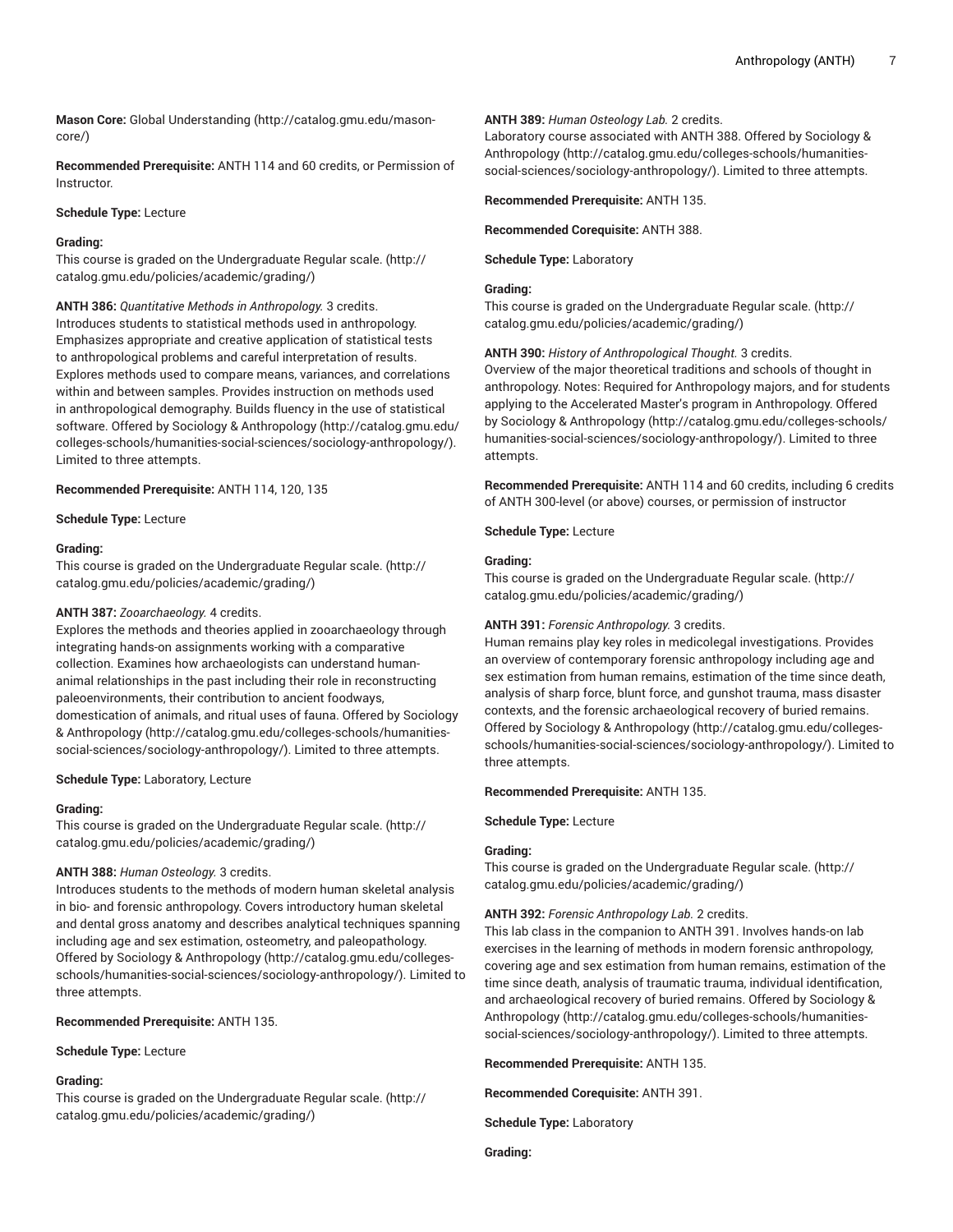This course is graded on the [Undergraduate](http://catalog.gmu.edu/policies/academic/grading/) Regular scale. ([http://](http://catalog.gmu.edu/policies/academic/grading/) [catalog.gmu.edu/policies/academic/grading/\)](http://catalog.gmu.edu/policies/academic/grading/)

#### **ANTH 393:** *Paleopathology.* 3 credits.

Provides an introduction to the field of paleopathology which involves identification of pathological conditions in human skeletal remains, and reconstruction of the natural history and co-evolution of disease with humans. Covers the differential diagnosis and history of infectious pathogens, skeletal trauma, oral diseases, metabolic abnormalities, developmental defects, and more. Offered by Sociology & [Anthropology](http://catalog.gmu.edu/colleges-schools/humanities-social-sciences/sociology-anthropology/) ([http://catalog.gmu.edu/colleges-schools/humanities-social-sciences/](http://catalog.gmu.edu/colleges-schools/humanities-social-sciences/sociology-anthropology/) [sociology-anthropology/\)](http://catalog.gmu.edu/colleges-schools/humanities-social-sciences/sociology-anthropology/). Limited to three attempts.

**Recommended Prerequisite:** ANTH 135.

**Schedule Type:** Lecture

#### **Grading:**

This course is graded on the [Undergraduate](http://catalog.gmu.edu/policies/academic/grading/) Regular scale. ([http://](http://catalog.gmu.edu/policies/academic/grading/) [catalog.gmu.edu/policies/academic/grading/\)](http://catalog.gmu.edu/policies/academic/grading/)

## **ANTH 394:** *Archaeology of Climate Change.* 3 credits.

Explores the contributions that archaeology can make to the study of climate change, past and present. Emphasizes the methods and theories used by archaeologists to reconstruct past environments and to evaluate the nature of human responses to climate change. Explores cases in which climate change has been evoked as a causal mechanism for human biological and behavioral change (spanning from the origins of the human lineage to the collapse of civilizations), while also addressing the ways in which archaeological data can contribute to dialogue about the changes in climate we are experiencing today and how climate change is impacting the preservation of cultural heritage. Offered by Sociology & [Anthropology \(http://catalog.gmu.edu/colleges-schools/](http://catalog.gmu.edu/colleges-schools/humanities-social-sciences/sociology-anthropology/) [humanities-social-sciences/sociology-anthropology/\)](http://catalog.gmu.edu/colleges-schools/humanities-social-sciences/sociology-anthropology/). Limited to three attempts.

#### **Recommended Prerequisite:** ANTH 120

**Schedule Type:** Seminar

#### **Grading:**

This course is graded on the [Undergraduate](http://catalog.gmu.edu/policies/academic/grading/) Regular scale. ([http://](http://catalog.gmu.edu/policies/academic/grading/) [catalog.gmu.edu/policies/academic/grading/\)](http://catalog.gmu.edu/policies/academic/grading/)

**ANTH 395:** *Work, Technology, and Society: An IT Perspective.* 3 credits. Introduction to the anthropology of work, technology, and society, with emphasis on information technology. Covers general conceptual issues of information technology and also involves specific practical exercises with computers, their operating systems, the logic of automated production, databases, and web-based communication. Attention also directed to social and ethical issues raised by contemporary information technology. Offered by Sociology & [Anthropology](http://catalog.gmu.edu/colleges-schools/humanities-social-sciences/sociology-anthropology/) ([http://](http://catalog.gmu.edu/colleges-schools/humanities-social-sciences/sociology-anthropology/) [catalog.gmu.edu/colleges-schools/humanities-social-sciences/](http://catalog.gmu.edu/colleges-schools/humanities-social-sciences/sociology-anthropology/) [sociology-anthropology/\)](http://catalog.gmu.edu/colleges-schools/humanities-social-sciences/sociology-anthropology/). Limited to three attempts.

**Mason Core:** Info Tech & [Computing](http://catalog.gmu.edu/mason-core/) ([http://catalog.gmu.edu/mason](http://catalog.gmu.edu/mason-core/)[core/\)](http://catalog.gmu.edu/mason-core/)

**Recommended Prerequisite:** ANTH 114, 60 hours, or permission of instructor.

**Schedule Type:** Lecture

**Grading:**

This course is graded on the [Undergraduate](http://catalog.gmu.edu/policies/academic/grading/) Regular scale. ([http://](http://catalog.gmu.edu/policies/academic/grading/) [catalog.gmu.edu/policies/academic/grading/](http://catalog.gmu.edu/policies/academic/grading/))

**ANTH 396:** *Issues in Anthropology: Social Sciences.* 3 credits. Topic of contemporary interest in anthropology, focusing on social science topics of interest. Notes: May be repeated when topic is different. Offered by Sociology & [Anthropology](http://catalog.gmu.edu/colleges-schools/humanities-social-sciences/sociology-anthropology/) ([http://catalog.gmu.edu/colleges](http://catalog.gmu.edu/colleges-schools/humanities-social-sciences/sociology-anthropology/)[schools/humanities-social-sciences/sociology-anthropology/\)](http://catalog.gmu.edu/colleges-schools/humanities-social-sciences/sociology-anthropology/). May be repeated within the term for a maximum 18 credits.

**Mason Core:** [Social/Behavioral](http://catalog.gmu.edu/mason-core/) Sciences [\(http://catalog.gmu.edu/mason](http://catalog.gmu.edu/mason-core/)[core/](http://catalog.gmu.edu/mason-core/))

**Specialized Designation:** Topic Varies, Non-Western Culture

**Schedule Type:** Lec/Sem #1, Lec/Sem #2, Lec/Sem #3, Lec/Sem #4, Lec/ Sem #5, Lec/Sem #6, Lec/Sem #7, Lec/Sem #8, Lec/Sem #9, Lecture, Sem/Lec #10, Sem/Lec #11, Sem/Lec #12, Sem/Lec #13, Sem/Lec #14, Sem/Lec #15, Sem/Lec #16, Sem/Lec #17, Sem/Lec #18

#### **Grading:**

This course is graded on the [Undergraduate](http://catalog.gmu.edu/policies/academic/grading/) Regular scale. ([http://](http://catalog.gmu.edu/policies/academic/grading/) [catalog.gmu.edu/policies/academic/grading/](http://catalog.gmu.edu/policies/academic/grading/))

#### **ANTH 398:** *Study Abroad.* 1-6 credits.

Field project or study abroad experience leading to the production of a written report Notes: May be repeated with permission of department. Offered by Sociology & [Anthropology](http://catalog.gmu.edu/colleges-schools/humanities-social-sciences/sociology-anthropology/) ([http://catalog.gmu.edu/colleges](http://catalog.gmu.edu/colleges-schools/humanities-social-sciences/sociology-anthropology/)[schools/humanities-social-sciences/sociology-anthropology/\)](http://catalog.gmu.edu/colleges-schools/humanities-social-sciences/sociology-anthropology/). May be repeated within the degree for a maximum 6 credits.

#### **Schedule Type:** Lecture

#### **Grading:**

This course is graded on the [Undergraduate](http://catalog.gmu.edu/policies/academic/grading/) Regular scale. ([http://](http://catalog.gmu.edu/policies/academic/grading/) [catalog.gmu.edu/policies/academic/grading/](http://catalog.gmu.edu/policies/academic/grading/))

#### **ANTH 399:** *Issues in Anthropology.* 3 credits.

Topic of contemporary interest in anthropology, changing from semester to semester, and focusing on topics such as sex roles, anthropology and ethics, and primate social organization. Notes: May be repeated for credit when topic is different. Offered by Sociology & [Anthropology](http://catalog.gmu.edu/colleges-schools/humanities-social-sciences/sociology-anthropology/) [\(http://catalog.gmu.edu/colleges-schools/humanities-social-sciences/](http://catalog.gmu.edu/colleges-schools/humanities-social-sciences/sociology-anthropology/) [sociology-anthropology/](http://catalog.gmu.edu/colleges-schools/humanities-social-sciences/sociology-anthropology/)). May be repeated within the term.

**Specialized Designation:** Topic Varies

**Recommended Prerequisite:** ANTH 114, 60 hours, and permission of instructor.

**Schedule Type:** Lec/Sem #1, Lec/Sem #2, Lec/Sem #3, Lec/Sem #4, Lec/ Sem #5, Lec/Sem #6, Lec/Sem #7, Lec/Sem #8, Lec/Sem #9, Lecture, Sem/Lec #10, Sem/Lec #11, Sem/Lec #12, Sem/Lec #13, Sem/Lec #14, Sem/Lec #15, Sem/Lec #16, Sem/Lec #17, Sem/Lec #18

## **Grading:**

This course is graded on the [Undergraduate](http://catalog.gmu.edu/policies/academic/grading/) Regular scale. ([http://](http://catalog.gmu.edu/policies/academic/grading/) [catalog.gmu.edu/policies/academic/grading/](http://catalog.gmu.edu/policies/academic/grading/))

# **400 Level Courses**

**ANTH 400:** *Engaging the World: Anthropological Perspectives.* 3 credits. Examines selected topics with emphasis on the integration of different kinds of knowledge and the balancing of alternative ways of assessing meaning and relevance. Topics usually drawn from issues of global economic processes, civic rights and responsibilities, ethics, museums,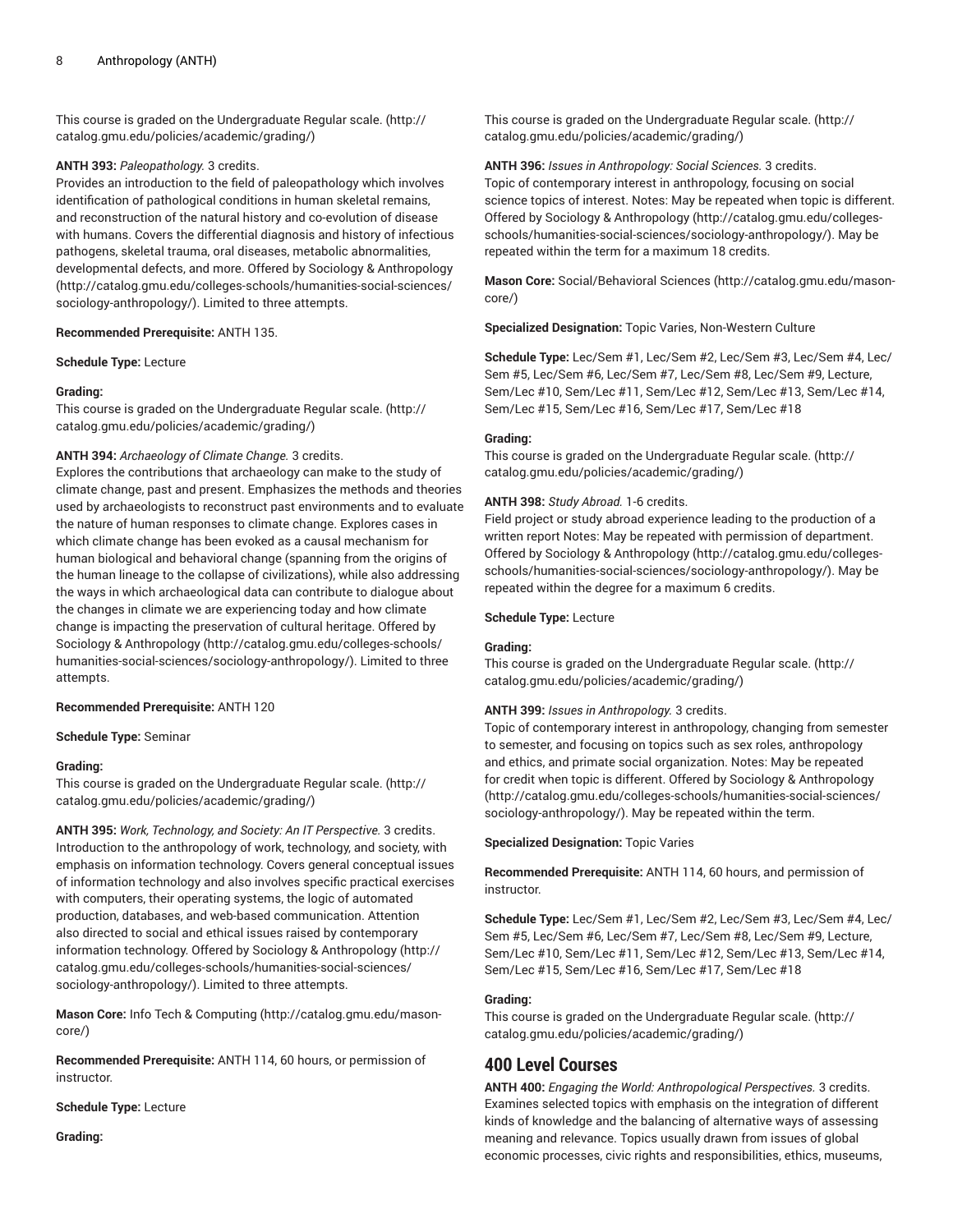public policy, the environment, and migration. Notes: May be repeated when topic is different. Offered by Sociology & [Anthropology](http://catalog.gmu.edu/colleges-schools/humanities-social-sciences/sociology-anthropology/) ([http://](http://catalog.gmu.edu/colleges-schools/humanities-social-sciences/sociology-anthropology/) [catalog.gmu.edu/colleges-schools/humanities-social-sciences/](http://catalog.gmu.edu/colleges-schools/humanities-social-sciences/sociology-anthropology/) [sociology-anthropology/\)](http://catalog.gmu.edu/colleges-schools/humanities-social-sciences/sociology-anthropology/). May be repeated within the term for a maximum 9 credits.

**Mason Core:** [Synthesis \(http://catalog.gmu.edu/mason-core/](http://catalog.gmu.edu/mason-core/))

#### **Specialized Designation:** Topic Varies

**Recommended Prerequisite:** ANTH 114, 60 credits, or permission of instructor.

**Schedule Type:** Lec/Sem #1, Lec/Sem #2, Lec/Sem #3, Lec/Sem #4, Lec/ Sem #5, Lec/Sem #6, Lec/Sem #7, Lec/Sem #8, Lec/Sem #9, Sem/Lec #10, Sem/Lec #11, Sem/Lec #12, Sem/Lec #13, Sem/Lec #14, Sem/Lec #15, Sem/Lec #16, Sem/Lec #17, Sem/Lec #18, Seminar

#### **Grading:**

This course is graded on the [Undergraduate](http://catalog.gmu.edu/policies/academic/grading/) Regular scale. ([http://](http://catalog.gmu.edu/policies/academic/grading/) [catalog.gmu.edu/policies/academic/grading/\)](http://catalog.gmu.edu/policies/academic/grading/)

## **ANTH 440:** *Applied Anthropology.* 3 credits.

Examines the needs and problems of communities and organizations and develops professional skills for a career in applied anthropology. Topics include the history of applied anthropology, research methods and ethics, fields in which applied anthropologists work, career options, and professionalization. Students prepare a career portfolio and other documents common in the workplace for applied anthropologists. Offered by Sociology & [Anthropology \(http://catalog.gmu.edu/colleges](http://catalog.gmu.edu/colleges-schools/humanities-social-sciences/sociology-anthropology/)[schools/humanities-social-sciences/sociology-anthropology/](http://catalog.gmu.edu/colleges-schools/humanities-social-sciences/sociology-anthropology/)). Limited to three attempts.

**Recommended Prerequisite:** ANTH 114, 60 hours, or permission of instructor.

#### **Schedule Type:** Lecture

## **Grading:**

This course is graded on the [Undergraduate](http://catalog.gmu.edu/policies/academic/grading/) Regular scale. ([http://](http://catalog.gmu.edu/policies/academic/grading/) [catalog.gmu.edu/policies/academic/grading/\)](http://catalog.gmu.edu/policies/academic/grading/)

## **ANTH 450:** *Ethnographic Research Methods.* 3 credits.

Introduces qualitative ethnographic research methods, including fieldwork, interviewing, artifact analysis, audio-visual, digital, and archival techniques, and offers practice in their application. Offered by [Sociology](http://catalog.gmu.edu/colleges-schools/humanities-social-sciences/sociology-anthropology/) & [Anthropology](http://catalog.gmu.edu/colleges-schools/humanities-social-sciences/sociology-anthropology/) [\(http://catalog.gmu.edu/colleges-schools/humanities](http://catalog.gmu.edu/colleges-schools/humanities-social-sciences/sociology-anthropology/)[social-sciences/sociology-anthropology/](http://catalog.gmu.edu/colleges-schools/humanities-social-sciences/sociology-anthropology/)). Limited to three attempts.

**Recommended Prerequisite:** 60 credits and 6 credits of ANTH including ANTH 114, or permission of instructor.

#### **Schedule Type:** Lecture

#### **Grading:**

This course is graded on the [Undergraduate](http://catalog.gmu.edu/policies/academic/grading/) Regular scale. ([http://](http://catalog.gmu.edu/policies/academic/grading/) [catalog.gmu.edu/policies/academic/grading/\)](http://catalog.gmu.edu/policies/academic/grading/)

## **ANTH 488:** *Gender, Sexuality, and Culture.* 3 credits.

Examines how gender, sexuality, race, and class come together as analytically distinct, yet practically intertwined, systems of meaning and practice. Examples highlight questions of political economy and history while focusing on specific ethnographic or historical readings. Offered by Sociology & [Anthropology](http://catalog.gmu.edu/colleges-schools/humanities-social-sciences/sociology-anthropology/) ([http://catalog.gmu.edu/colleges-schools/](http://catalog.gmu.edu/colleges-schools/humanities-social-sciences/sociology-anthropology/) [humanities-social-sciences/sociology-anthropology/](http://catalog.gmu.edu/colleges-schools/humanities-social-sciences/sociology-anthropology/)). Limited to three attempts.

**Recommended Prerequisite:** 60 hours and ANTH 340 or Permission of Instructor.

#### **Schedule Type:** Lecture

#### **Grading:**

This course is graded on the [Undergraduate](http://catalog.gmu.edu/policies/academic/grading/) Regular scale. ([http://](http://catalog.gmu.edu/policies/academic/grading/) [catalog.gmu.edu/policies/academic/grading/](http://catalog.gmu.edu/policies/academic/grading/))

#### **ANTH 490:** *Theories, Methods, and Issues II.* 3 credits.

Second of a two-course sequence that reviews major theoretical traditions and schools of thought in anthropology. Notes: Required for anthropology majors and usually taken as a senior seminar. Offered by Sociology & [Anthropology](http://catalog.gmu.edu/colleges-schools/humanities-social-sciences/sociology-anthropology/) ([http://catalog.gmu.edu/colleges-schools/](http://catalog.gmu.edu/colleges-schools/humanities-social-sciences/sociology-anthropology/) [humanities-social-sciences/sociology-anthropology/](http://catalog.gmu.edu/colleges-schools/humanities-social-sciences/sociology-anthropology/)). Limited to three attempts.

**Specialized Designation:** Writing Intensive in Major

**Recommended Prerequisite:** 60 hours and 9 hours of ANTH, including ANTH 390, or permission of instructor.

**Schedule Type:** Lecture

#### **Grading:**

This course is graded on the [Undergraduate](http://catalog.gmu.edu/policies/academic/grading/) Regular scale. ([http://](http://catalog.gmu.edu/policies/academic/grading/) [catalog.gmu.edu/policies/academic/grading/](http://catalog.gmu.edu/policies/academic/grading/))

## **ANTH 495:** *Internship.* 1-6 credits.

Supervised project in applying anthropology in relevant settings including public and historical archaeology, developmental anthropology, museums, non-profit organizations, advocacy, communications, or consulting organizations. Notes: Students must complete 45 hours of work at the internship site for each credit. Offered by Sociology & [Anthropology](http://catalog.gmu.edu/colleges-schools/humanities-social-sciences/sociology-anthropology/) [\(http://catalog.gmu.edu/colleges-schools/humanities-social-sciences/](http://catalog.gmu.edu/colleges-schools/humanities-social-sciences/sociology-anthropology/) [sociology-anthropology/](http://catalog.gmu.edu/colleges-schools/humanities-social-sciences/sociology-anthropology/)). May be repeated within the degree for a maximum 6 credits.

**Recommended Prerequisite:** 60 credits or permission of instructor.

**Schedule Type:** Internship

#### **Grading:**

This course is graded on the [Satisfactory/No](http://catalog.gmu.edu/policies/academic/grading/) Credit scale. [\(http://](http://catalog.gmu.edu/policies/academic/grading/) [catalog.gmu.edu/policies/academic/grading/](http://catalog.gmu.edu/policies/academic/grading/))

#### **ANTH 496:** *Evolutionary Theory.* 3 credits.

Considers evolution as a biological as well as cultural concept. Parallels and contrasts among conceptual approaches allow a critique of the potential of evolution as a unifying biosocial theory. Offered by [Sociology](http://catalog.gmu.edu/colleges-schools/humanities-social-sciences/sociology-anthropology/) & [Anthropology \(http://catalog.gmu.edu/colleges-schools/humanities](http://catalog.gmu.edu/colleges-schools/humanities-social-sciences/sociology-anthropology/)[social-sciences/sociology-anthropology/\)](http://catalog.gmu.edu/colleges-schools/humanities-social-sciences/sociology-anthropology/). Limited to three attempts.

**Recommended Prerequisite:** 60 hours and 9 hours of ANTH, including ANTH 390, or Permission of Instructor.

#### **Schedule Type:** Lecture

## **Grading:**

This course is graded on the [Undergraduate](http://catalog.gmu.edu/policies/academic/grading/) Regular scale. ([http://](http://catalog.gmu.edu/policies/academic/grading/) [catalog.gmu.edu/policies/academic/grading/](http://catalog.gmu.edu/policies/academic/grading/))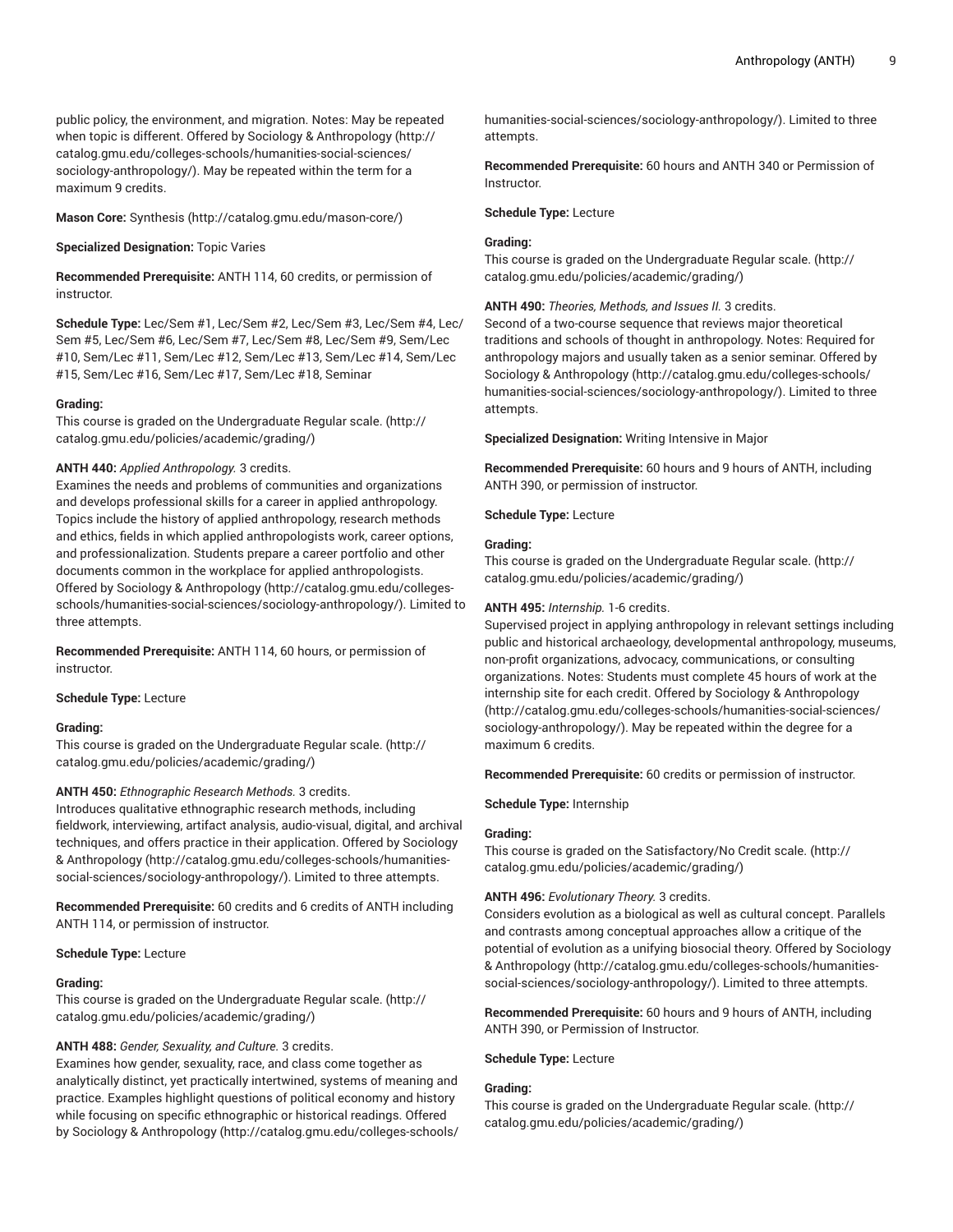## **ANTH 499:** *Independent Research.* 1-12 credits.

Individual research on a topic to be organized in advance by student and instructor. Offered by Sociology & [Anthropology](http://catalog.gmu.edu/colleges-schools/humanities-social-sciences/sociology-anthropology/) ([http://catalog.gmu.edu/](http://catalog.gmu.edu/colleges-schools/humanities-social-sciences/sociology-anthropology/) [colleges-schools/humanities-social-sciences/sociology-anthropology/\)](http://catalog.gmu.edu/colleges-schools/humanities-social-sciences/sociology-anthropology/). May be repeated within the term for a maximum 12 credits.

**Specialized Designation:** Topic Varies

**Schedule Type:** Independent Study

## **Grading:**

This course is graded on the [Undergraduate](http://catalog.gmu.edu/policies/academic/grading/) Regular scale. ([http://](http://catalog.gmu.edu/policies/academic/grading/) [catalog.gmu.edu/policies/academic/grading/\)](http://catalog.gmu.edu/policies/academic/grading/)

# **500 Level Courses**

**ANTH 531:** *Refugees in the Contemporary World.* 3 credits. Explores major refugee flows since the mid-20th century, emphasizing mechanisms for providing assistance, asylum, and resettlement. Offered by Sociology & [Anthropology](http://catalog.gmu.edu/colleges-schools/humanities-social-sciences/sociology-anthropology/) ([http://catalog.gmu.edu/colleges-schools/](http://catalog.gmu.edu/colleges-schools/humanities-social-sciences/sociology-anthropology/) [humanities-social-sciences/sociology-anthropology/\)](http://catalog.gmu.edu/colleges-schools/humanities-social-sciences/sociology-anthropology/). May not be repeated for credit.

## **Registration Restrictions:**

Enrollment limited to students with a class of Advanced to Candidacy, Graduate, Junior Plus, Non-Degree or Senior Plus.

Students in a Non-Degree Undergraduate degree may **not** enroll.

**Schedule Type:** Lecture

## **Grading:**

This course is graded on the [Graduate Regular scale.](http://catalog.gmu.edu/policies/academic/grading/) [\(http://](http://catalog.gmu.edu/policies/academic/grading/) [catalog.gmu.edu/policies/academic/grading/\)](http://catalog.gmu.edu/policies/academic/grading/)

**ANTH 535:** *Anthropology and the Human Condition: Seminar I.* 3 credits. Examines some of the major theorists of 19th- and early 20th-century cultural theory. Marx, Freud, Durkheim, and Weber are surveyed as foundational thinkers for reading the works of such 20th-century theorists as Boas, Malinowski, Benedict, and Sapir. Offered by [Sociology](http://catalog.gmu.edu/colleges-schools/humanities-social-sciences/sociology-anthropology/) & [Anthropology](http://catalog.gmu.edu/colleges-schools/humanities-social-sciences/sociology-anthropology/) [\(http://catalog.gmu.edu/colleges-schools/humanities](http://catalog.gmu.edu/colleges-schools/humanities-social-sciences/sociology-anthropology/)[social-sciences/sociology-anthropology/](http://catalog.gmu.edu/colleges-schools/humanities-social-sciences/sociology-anthropology/)). May not be repeated for credit.

## **Registration Restrictions:**

Enrollment limited to students with a class of Advanced to Candidacy, Graduate, Junior Plus, Non-Degree or Senior Plus.

Enrollment is limited to Graduate, Non-Degree or Undergraduate level students.

Students in a Non-Degree Undergraduate degree may **not** enroll.

**Schedule Type:** Seminar

## **Grading:**

This course is graded on the [Graduate Regular scale.](http://catalog.gmu.edu/policies/academic/grading/) [\(http://](http://catalog.gmu.edu/policies/academic/grading/) [catalog.gmu.edu/policies/academic/grading/\)](http://catalog.gmu.edu/policies/academic/grading/)

**ANTH 536:** *Anthropology and the Human Condition: Seminar II.* 3 credits. Examines contemporary theorists of anthropology, covering ongoing debates over epistemology and the multiple strands that inform anthropological theory and practice. Offered by Sociology & [Anthropology](http://catalog.gmu.edu/colleges-schools/humanities-social-sciences/sociology-anthropology/) ([http://catalog.gmu.edu/colleges-schools/humanities-social-sciences/](http://catalog.gmu.edu/colleges-schools/humanities-social-sciences/sociology-anthropology/) [sociology-anthropology/\)](http://catalog.gmu.edu/colleges-schools/humanities-social-sciences/sociology-anthropology/). May not be repeated for credit.

## **Recommended Prerequisite:** ANTH 535.

## **Registration Restrictions:**

Enrollment limited to students with a class of Advanced to Candidacy, Graduate, Junior Plus, Non-Degree or Senior Plus.

Enrollment is limited to Graduate, Non-Degree or Undergraduate level students.

Students in a Non-Degree Undergraduate degree may **not** enroll.

**Schedule Type:** Seminar

## **Grading:**

This course is graded on the [Graduate Regular scale.](http://catalog.gmu.edu/policies/academic/grading/) ([http://](http://catalog.gmu.edu/policies/academic/grading/) [catalog.gmu.edu/policies/academic/grading/](http://catalog.gmu.edu/policies/academic/grading/))

## **ANTH 545:** *Ritual and Power in Social Life.* 3 credits.

Domains of religion and politics are conjoined by questions of power: its deployment, distribution, and forms of resistance it engenders. Course investigates connections among religious thought, ritual practice, and political action by drawing on a variety of theoretical orientations in the social sciences including structuralism, semiotics, psychoanalysis, and performance theory. Offered by Sociology & [Anthropology](http://catalog.gmu.edu/colleges-schools/humanities-social-sciences/sociology-anthropology/) ([http://](http://catalog.gmu.edu/colleges-schools/humanities-social-sciences/sociology-anthropology/) [catalog.gmu.edu/colleges-schools/humanities-social-sciences/](http://catalog.gmu.edu/colleges-schools/humanities-social-sciences/sociology-anthropology/) [sociology-anthropology/](http://catalog.gmu.edu/colleges-schools/humanities-social-sciences/sociology-anthropology/)). May not be repeated for credit.

#### **Registration Restrictions:**

Enrollment limited to students with a class of Advanced to Candidacy, Graduate, Junior Plus, Non-Degree or Senior Plus.

Students in a Non-Degree Undergraduate degree may **not** enroll.

**Schedule Type:** Lecture

## **Grading:**

This course is graded on the [Graduate Regular scale.](http://catalog.gmu.edu/policies/academic/grading/) ([http://](http://catalog.gmu.edu/policies/academic/grading/) [catalog.gmu.edu/policies/academic/grading/](http://catalog.gmu.edu/policies/academic/grading/))

## **ANTH 555:** *Policy and Culture.* 3 credits.

Examines the relevance of cultural processes to policymaking and the culture of policymaking organizations. Topics include development, welfare policy, environmental and energy policy, regulation and risk; health care and immigration policy; and the war on drugs. Offered by Sociology & [Anthropology](http://catalog.gmu.edu/colleges-schools/humanities-social-sciences/sociology-anthropology/) ([http://catalog.gmu.edu/colleges-schools/](http://catalog.gmu.edu/colleges-schools/humanities-social-sciences/sociology-anthropology/) [humanities-social-sciences/sociology-anthropology/](http://catalog.gmu.edu/colleges-schools/humanities-social-sciences/sociology-anthropology/)). May not be repeated for credit.

## **Registration Restrictions:**

Enrollment limited to students with a class of Advanced to Candidacy, Graduate, Junior Plus, Non-Degree or Senior Plus.

Enrollment is limited to Graduate, Non-Degree or Undergraduate level students.

Students in a Non-Degree Undergraduate degree may **not** enroll.

**Schedule Type:** Seminar

#### **Grading:**

This course is graded on the [Graduate Regular scale.](http://catalog.gmu.edu/policies/academic/grading/) ([http://](http://catalog.gmu.edu/policies/academic/grading/) [catalog.gmu.edu/policies/academic/grading/](http://catalog.gmu.edu/policies/academic/grading/))

**ANTH 556:** *Human Growth and Development.* 3 credits.

Introduces human developmental stages in terms of behavior, biology, and genetics. Addresses the history and methods of human growth research. Explores the environmental and socioeconomic influences on human growth. Investigates the evolution of uniqueness in human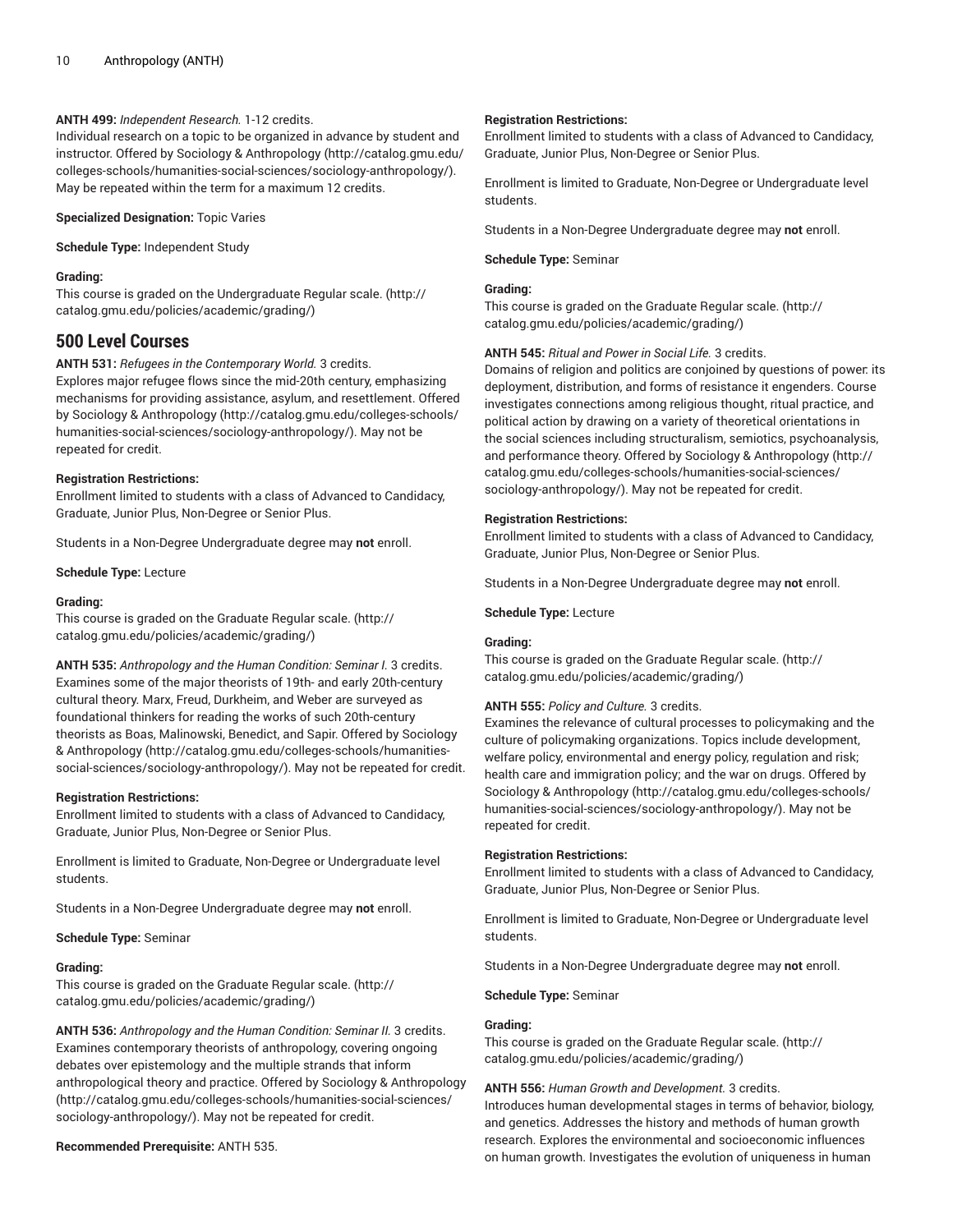developmental stages of the human species in comparison of other primates. Offered by Sociology & [Anthropology \(http://catalog.gmu.edu/](http://catalog.gmu.edu/colleges-schools/humanities-social-sciences/sociology-anthropology/) [colleges-schools/humanities-social-sciences/sociology-anthropology/\)](http://catalog.gmu.edu/colleges-schools/humanities-social-sciences/sociology-anthropology/). May not be repeated for credit.

## **Registration Restrictions:**

Enrollment limited to students with a class of Advanced to Candidacy, Graduate, Junior Plus, Non-Degree or Senior Plus.

Enrollment is limited to Graduate, Non-Degree or Undergraduate level students.

Students in a Non-Degree Undergraduate degree may **not** enroll.

## **Schedule Type:** Lecture

#### **Grading:**

This course is graded on the [Graduate Regular scale.](http://catalog.gmu.edu/policies/academic/grading/) [\(http://](http://catalog.gmu.edu/policies/academic/grading/) [catalog.gmu.edu/policies/academic/grading/\)](http://catalog.gmu.edu/policies/academic/grading/)

#### **ANTH 557:** *Human Origins.* 3 credits.

Explores the fossil evidence for human and primate evolution. Exposes students to evidence for the origins of mammals and primates, and to discussions of human evolution. Uses human fossils as tools to understand evolutionary relationships (phylogenetics), behavior, functional anatomy, and broader adaptation. Offered by [Sociology &](http://catalog.gmu.edu/colleges-schools/humanities-social-sciences/sociology-anthropology/) [Anthropology](http://catalog.gmu.edu/colleges-schools/humanities-social-sciences/sociology-anthropology/) [\(http://catalog.gmu.edu/colleges-schools/humanities](http://catalog.gmu.edu/colleges-schools/humanities-social-sciences/sociology-anthropology/)[social-sciences/sociology-anthropology/](http://catalog.gmu.edu/colleges-schools/humanities-social-sciences/sociology-anthropology/)). May not be repeated for credit.

#### **Registration Restrictions:**

Enrollment limited to students with a class of Advanced to Candidacy, Graduate, Junior Plus, Non-Degree or Senior Plus.

Enrollment is limited to Graduate, Non-Degree or Undergraduate level students.

Students in a Non-Degree Undergraduate degree may **not** enroll.

**Schedule Type:** Lecture

#### **Grading:**

This course is graded on the [Graduate Regular scale.](http://catalog.gmu.edu/policies/academic/grading/) [\(http://](http://catalog.gmu.edu/policies/academic/grading/) [catalog.gmu.edu/policies/academic/grading/\)](http://catalog.gmu.edu/policies/academic/grading/)

#### **ANTH 560:** *Ethnographic Writing.* 3 credits.

Examines a variety of ethnographic texts with attention to issues of form, style, and content in order to understand how authors blend theory, data, and narrative. Offers students the tools, practice, and insight on how to write ethnographically through discussion and writing exercises in a course that is part seminar, part workshop. Offered by [Sociology &](http://catalog.gmu.edu/colleges-schools/humanities-social-sciences/sociology-anthropology/) [Anthropology](http://catalog.gmu.edu/colleges-schools/humanities-social-sciences/sociology-anthropology/) [\(http://catalog.gmu.edu/colleges-schools/humanities](http://catalog.gmu.edu/colleges-schools/humanities-social-sciences/sociology-anthropology/)[social-sciences/sociology-anthropology/](http://catalog.gmu.edu/colleges-schools/humanities-social-sciences/sociology-anthropology/)). May not be repeated for credit.

## **Registration Restrictions:**

Enrollment limited to students with a class of Advanced to Candidacy, Graduate, Junior Plus, Non-Degree or Senior Plus.

Students in a Non-Degree Undergraduate degree may **not** enroll.

**Schedule Type:** Seminar

## **Grading:**

This course is graded on the [Graduate Regular scale.](http://catalog.gmu.edu/policies/academic/grading/) [\(http://](http://catalog.gmu.edu/policies/academic/grading/) [catalog.gmu.edu/policies/academic/grading/\)](http://catalog.gmu.edu/policies/academic/grading/)

#### **ANTH 570:** *Andean Archaeology.* 3 credits.

Examines 12,000 years of pre-Hispanic cultures of the Andean region of western South America - that constituted the most remarkable complex civilizations of the New World. Focuses on the development and key achievements of the Chavin, Paracas, Cupisnique, Moche, Sican, Nasca, Chimu, Wari, and lnka cultures, and the nature, priorities, and accomplishments of scientific Andean archaeology. Offered by [Sociology](http://catalog.gmu.edu/colleges-schools/humanities-social-sciences/sociology-anthropology/) & [Anthropology \(http://catalog.gmu.edu/colleges-schools/humanities](http://catalog.gmu.edu/colleges-schools/humanities-social-sciences/sociology-anthropology/)[social-sciences/sociology-anthropology/\)](http://catalog.gmu.edu/colleges-schools/humanities-social-sciences/sociology-anthropology/). May not be repeated for credit.

## **Registration Restrictions:**

Enrollment limited to students with a class of Advanced to Candidacy, Graduate, Junior Plus, Non-Degree or Senior Plus.

Enrollment is limited to Graduate, Non-Degree or Undergraduate level students.

Students in a Non-Degree Undergraduate degree may **not** enroll.

#### **Schedule Type:** Lecture

#### **Grading:**

This course is graded on the [Graduate Regular scale.](http://catalog.gmu.edu/policies/academic/grading/) ([http://](http://catalog.gmu.edu/policies/academic/grading/) [catalog.gmu.edu/policies/academic/grading/](http://catalog.gmu.edu/policies/academic/grading/))

#### **ANTH 573:** *Archaeological Science.* 3 credits.

Explores the use of the biological and physical sciences in archaeology. Topics include dating, site discovery, prehistoric ecology, diet and technology. Emphasizes the ways in which data deriving from the archaeological sciences can contribute to a more contextualized and theoretically sophisticated understanding of the human past. Offered by Sociology & [Anthropology](http://catalog.gmu.edu/colleges-schools/humanities-social-sciences/sociology-anthropology/) ([http://catalog.gmu.edu/colleges-schools/](http://catalog.gmu.edu/colleges-schools/humanities-social-sciences/sociology-anthropology/) [humanities-social-sciences/sociology-anthropology/](http://catalog.gmu.edu/colleges-schools/humanities-social-sciences/sociology-anthropology/)). May not be repeated for credit.

#### **Registration Restrictions:**

Enrollment limited to students with a class of Advanced to Candidacy, Graduate, Junior Plus, Non-Degree or Senior.

Students in a Non-Degree Undergraduate degree may **not** enroll.

#### **Schedule Type:** Lecture

#### **Grading:**

This course is graded on the [Graduate Regular scale.](http://catalog.gmu.edu/policies/academic/grading/) ([http://](http://catalog.gmu.edu/policies/academic/grading/) [catalog.gmu.edu/policies/academic/grading/](http://catalog.gmu.edu/policies/academic/grading/))

## **ANTH 574:** *Archaeology of Hunter-Gatherers.* 3 credits.

Explores the nature of traditional hunter-gatherer societies and the range of methods and theories employed by archaeologists to reconstruct the lifeways and practices of prehistoric hunter-gatherers. Topics include ecology, diet, social organization, mobility, ritual, and technology from a cross-cultural perspective; case studies will derive primarily from tropical/sub-tropical and northern forager populations. Offered by Sociology & [Anthropology](http://catalog.gmu.edu/colleges-schools/humanities-social-sciences/sociology-anthropology/) ([http://catalog.gmu.edu/colleges-schools/](http://catalog.gmu.edu/colleges-schools/humanities-social-sciences/sociology-anthropology/) [humanities-social-sciences/sociology-anthropology/](http://catalog.gmu.edu/colleges-schools/humanities-social-sciences/sociology-anthropology/)). May not be repeated for credit.

#### **Registration Restrictions:**

Enrollment limited to students with a class of Advanced to Candidacy, Graduate, Junior Plus, Non-Degree or Senior Plus.

Students in a Non-Degree Undergraduate degree may **not** enroll.

**Schedule Type:** Lecture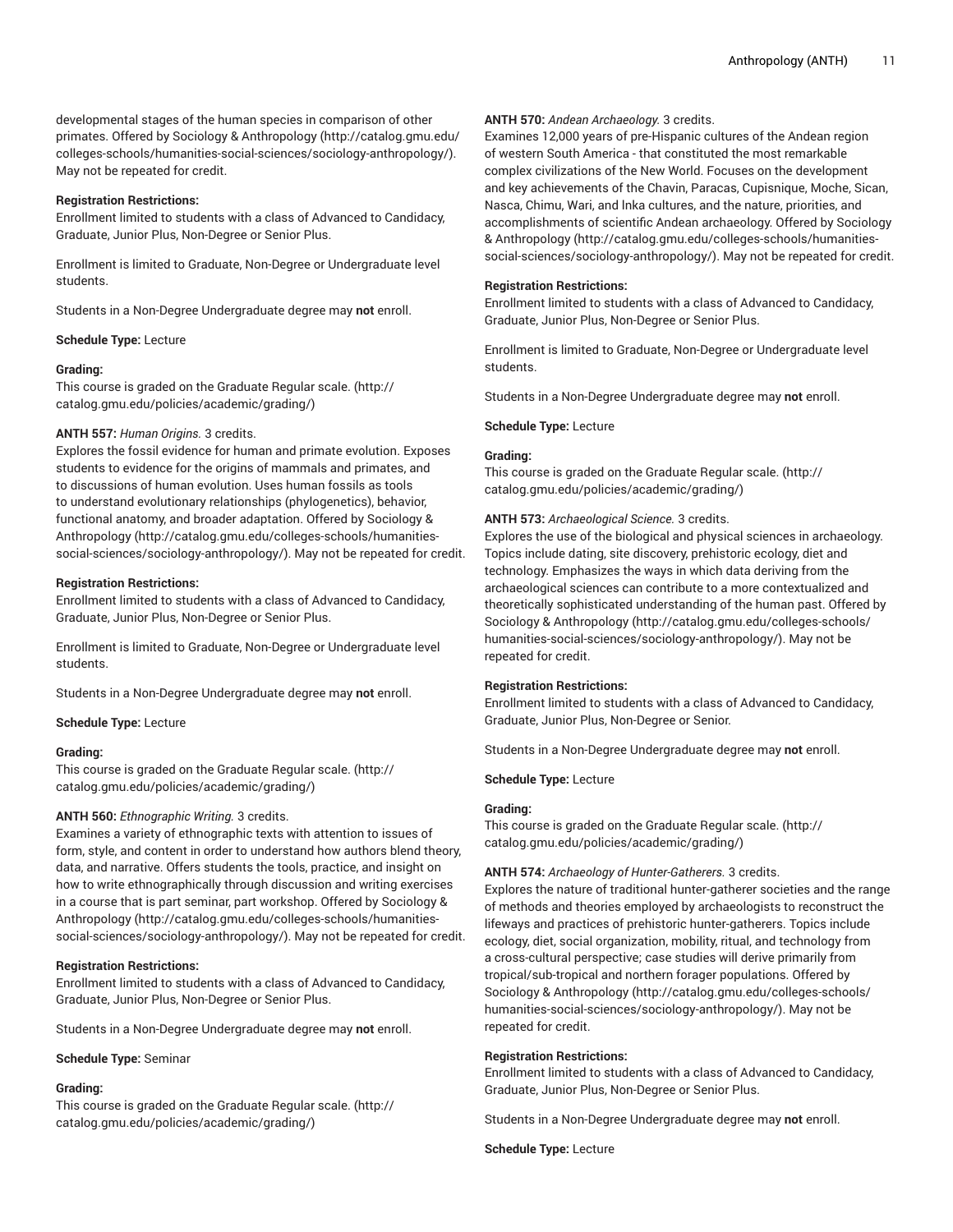## **Grading:**

This course is graded on the [Graduate Regular scale.](http://catalog.gmu.edu/policies/academic/grading/) [\(http://](http://catalog.gmu.edu/policies/academic/grading/) [catalog.gmu.edu/policies/academic/grading/\)](http://catalog.gmu.edu/policies/academic/grading/)

## **ANTH 576:** *American Cultures.* 3 credits.

Examines U.S. cultures and explores concept of an American culture. Course readings and discussions explore underpinnings of the American experience, document broad historical shifts, and detail the experience of diverse groups of Americans, thus forming the basis for a critical, analytical, and comparative discussion of American life and life in America. Offered by Sociology & [Anthropology \(http://catalog.gmu.edu/](http://catalog.gmu.edu/colleges-schools/humanities-social-sciences/sociology-anthropology/) [colleges-schools/humanities-social-sciences/sociology-anthropology/\)](http://catalog.gmu.edu/colleges-schools/humanities-social-sciences/sociology-anthropology/). May not be repeated for credit.

#### **Registration Restrictions:**

Enrollment limited to students with a class of Advanced to Candidacy, Graduate, Junior Plus, Non-Degree or Senior Plus.

Enrollment is limited to Graduate, Non-Degree or Undergraduate level students.

Students in a Non-Degree Undergraduate degree may **not** enroll.

**Schedule Type:** Lecture

#### **Grading:**

This course is graded on the [Graduate Regular scale.](http://catalog.gmu.edu/policies/academic/grading/) [\(http://](http://catalog.gmu.edu/policies/academic/grading/) [catalog.gmu.edu/policies/academic/grading/\)](http://catalog.gmu.edu/policies/academic/grading/)

## **ANTH 577:** *Mortuary Archaeology.* 3 credits.

Focuses on the study of burial patterns and death rituals in antiquity by introducing students to the methods of burial excavation, examining the history of mortuary archaeology theory and engagement with processual and postprocessual schools of thought, and examining case studies from around the world to decode the complex symbolisms encoded in burial practices. Offered by Sociology & [Anthropology](http://catalog.gmu.edu/colleges-schools/humanities-social-sciences/sociology-anthropology/) ([http://catalog.gmu.edu/](http://catalog.gmu.edu/colleges-schools/humanities-social-sciences/sociology-anthropology/) [colleges-schools/humanities-social-sciences/sociology-anthropology/\)](http://catalog.gmu.edu/colleges-schools/humanities-social-sciences/sociology-anthropology/). May not be repeated for credit.

#### **Registration Restrictions:**

Enrollment limited to students with a class of Advanced to Candidacy, Graduate, Junior Plus, Non-Degree or Senior Plus.

Enrollment is limited to Graduate, Non-Degree or Undergraduate level students.

Students in a Non-Degree Undergraduate degree may **not** enroll.

**Schedule Type:** Lecture

#### **Grading:**

This course is graded on the [Graduate Regular scale.](http://catalog.gmu.edu/policies/academic/grading/) [\(http://](http://catalog.gmu.edu/policies/academic/grading/) [catalog.gmu.edu/policies/academic/grading/\)](http://catalog.gmu.edu/policies/academic/grading/)

## **ANTH 578:** *Humans and Animals.* 3 credits.

Provides an introduction to anthropology of human's relationship with animals across a large geographic and temporal span. From domestication of animals to animism, pets and animal classification systems, course explores society's attitudes toward and dynamic interactions with the animal kingdom. Offered by [Sociology &](http://catalog.gmu.edu/colleges-schools/humanities-social-sciences/sociology-anthropology/) [Anthropology](http://catalog.gmu.edu/colleges-schools/humanities-social-sciences/sociology-anthropology/) [\(http://catalog.gmu.edu/colleges-schools/humanities](http://catalog.gmu.edu/colleges-schools/humanities-social-sciences/sociology-anthropology/)[social-sciences/sociology-anthropology/](http://catalog.gmu.edu/colleges-schools/humanities-social-sciences/sociology-anthropology/)). May not be repeated for credit.

#### **Registration Restrictions:**

Enrollment limited to students with a class of Advanced to Candidacy, Graduate, Junior Plus, Non-Degree or Senior Plus.

Enrollment is limited to Graduate, Non-Degree or Undergraduate level students.

Students in a Non-Degree Undergraduate degree may **not** enroll.

#### **Schedule Type:** Lecture

## **Grading:**

This course is graded on the [Graduate Regular scale.](http://catalog.gmu.edu/policies/academic/grading/) ([http://](http://catalog.gmu.edu/policies/academic/grading/) [catalog.gmu.edu/policies/academic/grading/](http://catalog.gmu.edu/policies/academic/grading/))

#### **ANTH 580:** *Environmental Anthropology.* 3 credits.

Covers major theoretical trends and ethnographic works in environmental anthropology, focusing on the frameworks developed and used by environmental anthropologists, including cultural ecology, ecological anthropology, environmentalism, political ecology, new ecology, and science and technology studies. Explores how environmental anthropologists have contributed to broader debates about modernity, globalization, power, kinship, science and technology, and humanenvironmental relations. Offered by Sociology & [Anthropology](http://catalog.gmu.edu/colleges-schools/humanities-social-sciences/sociology-anthropology/) ([http://](http://catalog.gmu.edu/colleges-schools/humanities-social-sciences/sociology-anthropology/) [catalog.gmu.edu/colleges-schools/humanities-social-sciences/](http://catalog.gmu.edu/colleges-schools/humanities-social-sciences/sociology-anthropology/) [sociology-anthropology/](http://catalog.gmu.edu/colleges-schools/humanities-social-sciences/sociology-anthropology/)). May not be repeated for credit.

#### **Specialized Designation:** Green Leaf Related Course

#### **Registration Restrictions:**

Enrollment limited to students with a class of Advanced to Candidacy, Graduate, Junior Plus, Non-Degree or Senior Plus.

Enrollment is limited to Graduate, Non-Degree or Undergraduate level students.

Students in a Non-Degree Undergraduate degree may **not** enroll.

**Schedule Type:** Lecture

## **Grading:**

This course is graded on the [Graduate Regular scale.](http://catalog.gmu.edu/policies/academic/grading/) ([http://](http://catalog.gmu.edu/policies/academic/grading/) [catalog.gmu.edu/policies/academic/grading/](http://catalog.gmu.edu/policies/academic/grading/))

#### **ANTH 582:** *Human Osteology.* 3 credits.

Introduces students to the methods of modern human skeletal analysis in bioarchaeological and forensic science. Covers introductory human skeletal and dental gross anatomy and describes analytical techniques spanning including age and sex estimation, osteometry, and paleopathology. Offered by Sociology & [Anthropology \(http://](http://catalog.gmu.edu/colleges-schools/humanities-social-sciences/sociology-anthropology/) [catalog.gmu.edu/colleges-schools/humanities-social-sciences/](http://catalog.gmu.edu/colleges-schools/humanities-social-sciences/sociology-anthropology/) [sociology-anthropology/](http://catalog.gmu.edu/colleges-schools/humanities-social-sciences/sociology-anthropology/)). May not be repeated for credit.

**Recommended Corequisite:** ANTH 583.

#### **Registration Restrictions:**

Enrollment limited to students with a class of Advanced to Candidacy, Graduate, Junior Plus, Non-Degree or Senior Plus.

Enrollment is limited to Graduate, Non-Degree or Undergraduate level students.

Students in a Non-Degree Undergraduate degree may **not** enroll.

**Schedule Type:** Lecture

**Grading:**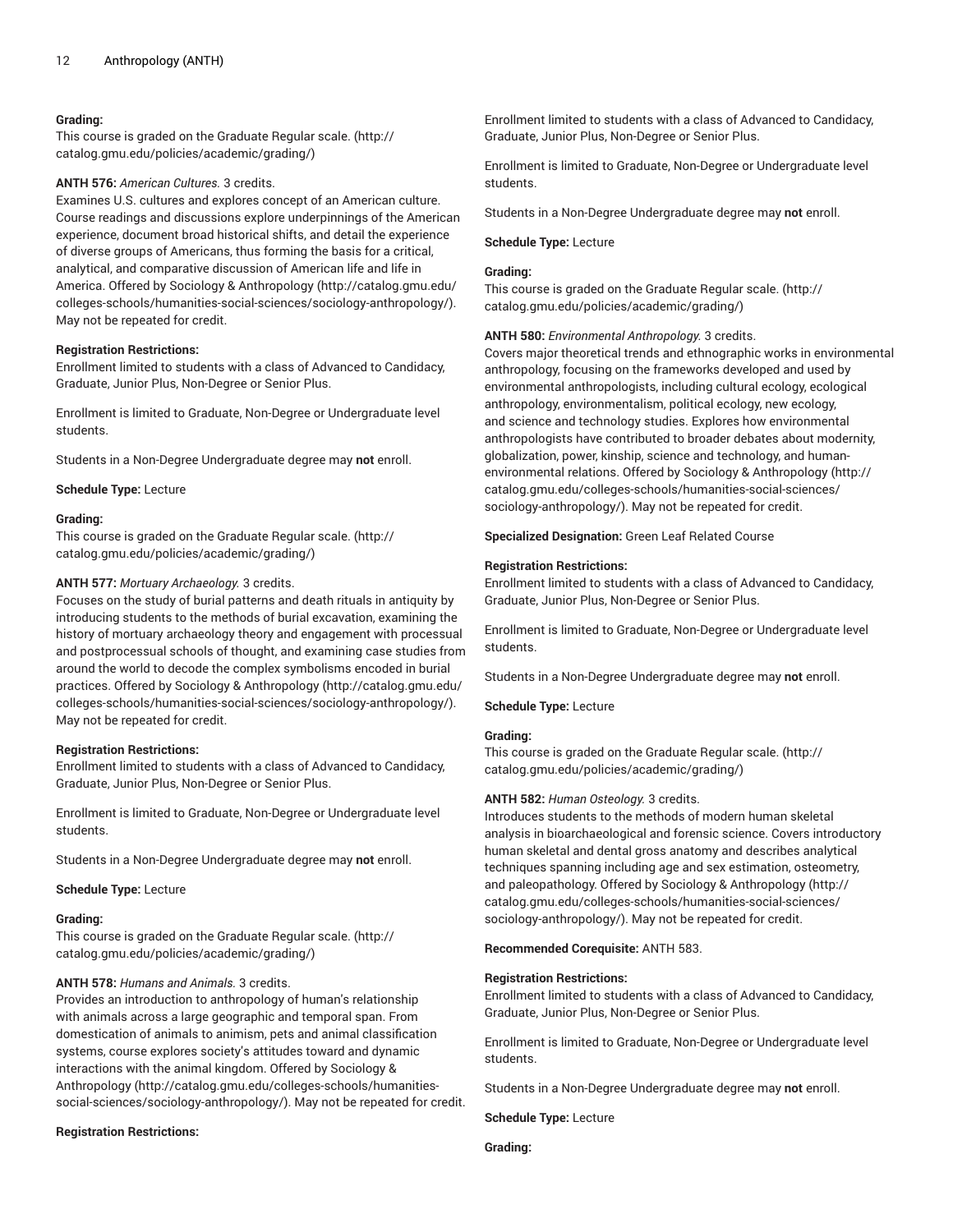This course is graded on the [Graduate Regular scale.](http://catalog.gmu.edu/policies/academic/grading/) [\(http://](http://catalog.gmu.edu/policies/academic/grading/) [catalog.gmu.edu/policies/academic/grading/\)](http://catalog.gmu.edu/policies/academic/grading/)

#### **ANTH 583:** *Human Osteology Lab.* 2 credits.

Laboratory course associated with ANTH 582. Offered by [Sociology &](http://catalog.gmu.edu/colleges-schools/humanities-social-sciences/sociology-anthropology/) [Anthropology](http://catalog.gmu.edu/colleges-schools/humanities-social-sciences/sociology-anthropology/) [\(http://catalog.gmu.edu/colleges-schools/humanities](http://catalog.gmu.edu/colleges-schools/humanities-social-sciences/sociology-anthropology/)[social-sciences/sociology-anthropology/](http://catalog.gmu.edu/colleges-schools/humanities-social-sciences/sociology-anthropology/)). May not be repeated for credit.

## **Recommended Corequisite:** ANTH 582.

#### **Registration Restrictions:**

Enrollment limited to students with a class of Advanced to Candidacy, Graduate, Junior Plus, Non-Degree or Senior Plus.

Enrollment is limited to Graduate, Non-Degree or Undergraduate level students.

Students in a Non-Degree Undergraduate degree may **not** enroll.

**Schedule Type:** Laboratory

#### **Grading:**

This course is graded on the [Graduate Regular scale.](http://catalog.gmu.edu/policies/academic/grading/) [\(http://](http://catalog.gmu.edu/policies/academic/grading/) [catalog.gmu.edu/policies/academic/grading/\)](http://catalog.gmu.edu/policies/academic/grading/)

#### **ANTH 584:** *Paleopathology.* 3 credits.

Provides an introduction to the field of paleopathology which involves identification of pathological conditions in human skeletal remains, and reconstruction of the natural history and co-evolution of disease with humans. Covers the differential diagnosis and history of infectious pathogens such as tuberculosis and syphilis, skeletal trauma, oral diseases, metabolic abnormalities neoplasms developmental defects joint disease and more. Offered by Sociology & [Anthropology](http://catalog.gmu.edu/colleges-schools/humanities-social-sciences/sociology-anthropology/) [\(http://](http://catalog.gmu.edu/colleges-schools/humanities-social-sciences/sociology-anthropology/) [catalog.gmu.edu/colleges-schools/humanities-social-sciences/](http://catalog.gmu.edu/colleges-schools/humanities-social-sciences/sociology-anthropology/) [sociology-anthropology/\)](http://catalog.gmu.edu/colleges-schools/humanities-social-sciences/sociology-anthropology/). May not be repeated for credit.

## **Registration Restrictions:**

Enrollment limited to students with a class of Advanced to Candidacy, Graduate, Junior Plus, Non-Degree or Senior Plus.

Enrollment is limited to Graduate, Non-Degree or Undergraduate level students.

Students in a Non-Degree Undergraduate degree may **not** enroll.

#### **Schedule Type:** Lecture

## **Grading:**

This course is graded on the [Graduate Regular scale.](http://catalog.gmu.edu/policies/academic/grading/) [\(http://](http://catalog.gmu.edu/policies/academic/grading/) [catalog.gmu.edu/policies/academic/grading/\)](http://catalog.gmu.edu/policies/academic/grading/)

## **ANTH 585:** *Bioarchaeology.* 3 credits.

Explores the cutting-edge methods of bioarchaeological science and reconstructs ancient living worlds from the remarkable information encoded in bones via patterns of demography, disease, diet, trauma, violence, lifestyle, social structures, sex and gender, ethnicity, and identities on a global scale and over the last 10,000 years of history. Offered by Sociology & [Anthropology \(http://catalog.gmu.edu/colleges](http://catalog.gmu.edu/colleges-schools/humanities-social-sciences/sociology-anthropology/)[schools/humanities-social-sciences/sociology-anthropology/](http://catalog.gmu.edu/colleges-schools/humanities-social-sciences/sociology-anthropology/)). May not be repeated for credit.

## **Registration Restrictions:**

Enrollment limited to students with a class of Advanced to Candidacy, Graduate, Junior Plus, Non-Degree or Senior Plus.

Enrollment is limited to Graduate, Non-Degree or Undergraduate level students.

Students in a Non-Degree Undergraduate degree may **not** enroll.

**Schedule Type:** Lecture

## **Grading:**

This course is graded on the [Graduate Regular scale.](http://catalog.gmu.edu/policies/academic/grading/) ([http://](http://catalog.gmu.edu/policies/academic/grading/) [catalog.gmu.edu/policies/academic/grading/](http://catalog.gmu.edu/policies/academic/grading/))

**ANTH 586:** *Quantitative Methods in Anthropology.* 3 credits.

Introduces students to statistical methods used in anthropology. Emphasizes appropriate and creative application of statistical tests to anthropological problems and careful interpretation of results. Explores methods used to compare means, variances, and correlations within and between samples. Provides instruction on methods used in anthropological demography. Builds fluency in the use of statistical software. Offered by Sociology & [Anthropology](http://catalog.gmu.edu/colleges-schools/humanities-social-sciences/sociology-anthropology/) ([http://catalog.gmu.edu/](http://catalog.gmu.edu/colleges-schools/humanities-social-sciences/sociology-anthropology/) [colleges-schools/humanities-social-sciences/sociology-anthropology/\)](http://catalog.gmu.edu/colleges-schools/humanities-social-sciences/sociology-anthropology/). May not be repeated for credit. Equivalent to ANTH 650.

#### **Registration Restrictions:**

Enrollment limited to students with a class of Advanced to Candidacy, Graduate, Junior Plus, Non-Degree or Senior Plus.

Students in a Non-Degree Undergraduate degree may **not** enroll.

**Schedule Type:** Lecture

## **Grading:**

This course is graded on the [Graduate Regular scale.](http://catalog.gmu.edu/policies/academic/grading/) ([http://](http://catalog.gmu.edu/policies/academic/grading/) [catalog.gmu.edu/policies/academic/grading/](http://catalog.gmu.edu/policies/academic/grading/))

## **ANTH 587:** *Zooarchaeology.* 4 credits.

Explores the methods and theories applied in zooarchaeology through integrating hands-on assignments working with a comparative collection. Examines how archaeologists can understand humananimal relationships in the past including their role in reconstructing paleoenvironments, their contribution to ancient foodways, domestication of animals, and ritual uses of fauna. Offered by [Sociology](http://catalog.gmu.edu/colleges-schools/humanities-social-sciences/sociology-anthropology/) & [Anthropology \(http://catalog.gmu.edu/colleges-schools/humanities](http://catalog.gmu.edu/colleges-schools/humanities-social-sciences/sociology-anthropology/)[social-sciences/sociology-anthropology/\)](http://catalog.gmu.edu/colleges-schools/humanities-social-sciences/sociology-anthropology/). May not be repeated for credit.

#### **Registration Restrictions:**

Enrollment limited to students with a class of Advanced to Candidacy, Graduate, Junior Plus, Non-Degree or Senior Plus.

Enrollment is limited to Graduate, Non-Degree or Undergraduate level students.

Students in a Non-Degree Undergraduate degree may **not** enroll.

**Schedule Type:** Laboratory, Lecture

#### **Grading:**

This course is graded on the [Graduate Regular scale.](http://catalog.gmu.edu/policies/academic/grading/) ([http://](http://catalog.gmu.edu/policies/academic/grading/) [catalog.gmu.edu/policies/academic/grading/](http://catalog.gmu.edu/policies/academic/grading/))

## **ANTH 590:** *Forensic Anthropology.* 3 credits.

Provides an overview of contemporary forensic anthropology. Topics include: age and sex estimation from human remains, estimation of the postmortem interval, analysis of sharp force, blunt force, and gunshot trauma, individual identification, forensic taphonomy, mass disaster contexts, and the forensic archaeological recovery of buried remains. Offered by Sociology & [Anthropology](http://catalog.gmu.edu/colleges-schools/humanities-social-sciences/sociology-anthropology/) ([http://catalog.gmu.edu/colleges-](http://catalog.gmu.edu/colleges-schools/humanities-social-sciences/sociology-anthropology/)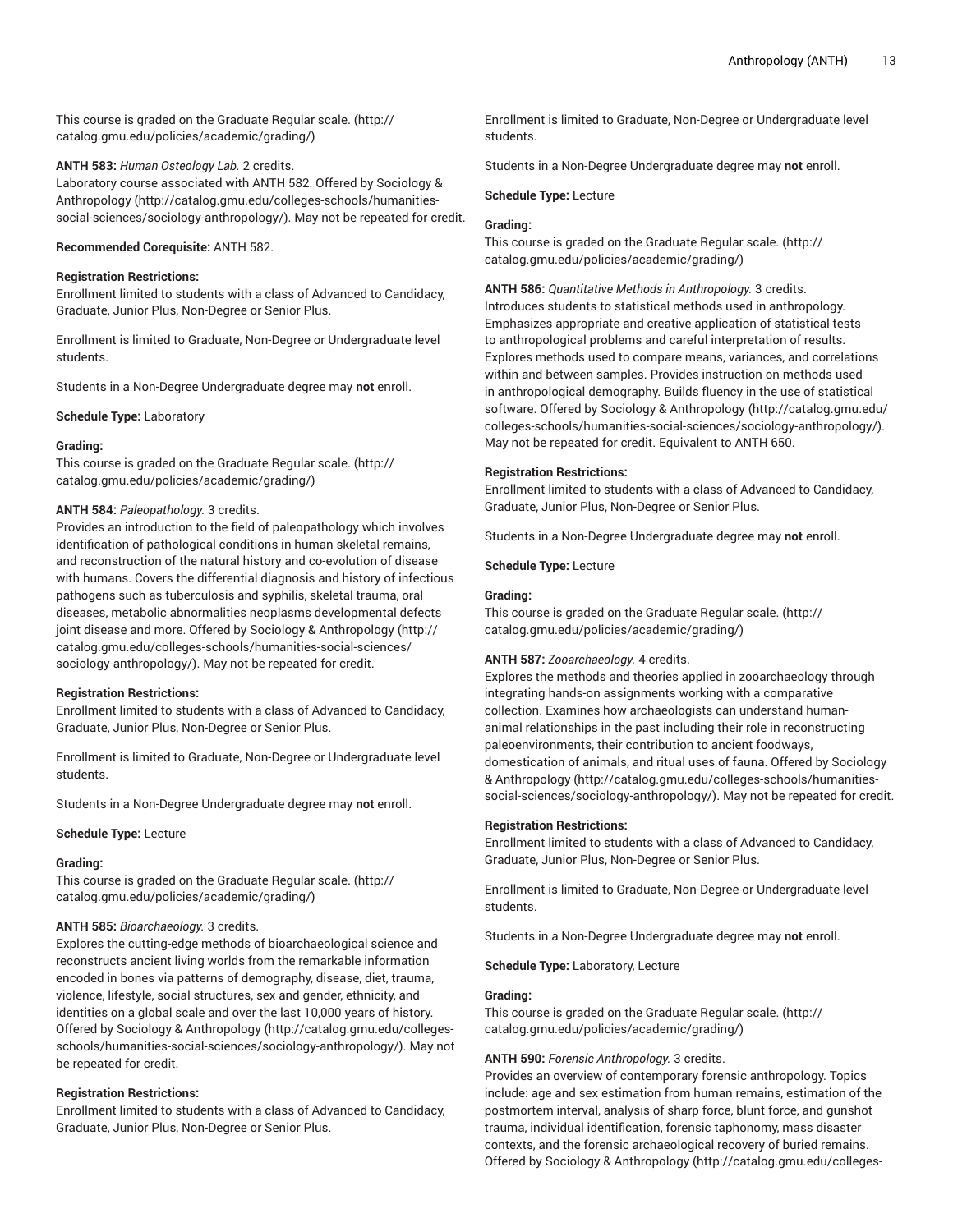[schools/humanities-social-sciences/sociology-anthropology/](http://catalog.gmu.edu/colleges-schools/humanities-social-sciences/sociology-anthropology/)). May not be repeated for credit.

#### **Recommended Corequisite:** ANTH 591.

#### **Registration Restrictions:**

Enrollment limited to students with a class of Advanced to Candidacy, Graduate, Junior Plus, Non-Degree or Senior Plus.

Enrollment is limited to Graduate, Non-Degree or Undergraduate level students.

Students in a Non-Degree Undergraduate degree may **not** enroll.

#### **Schedule Type:** Lecture

#### **Grading:**

This course is graded on the [Graduate Regular scale.](http://catalog.gmu.edu/policies/academic/grading/) [\(http://](http://catalog.gmu.edu/policies/academic/grading/) [catalog.gmu.edu/policies/academic/grading/\)](http://catalog.gmu.edu/policies/academic/grading/)

## **ANTH 591:** *Forensic Anthropology Lab.* 2 credits.

Laboratory course associated with ANTH 590. Involves hands-on lab exercises in the learning of methods in modern forensic anthropology, covering age and sex estimation from human remains, estimation of postmortem intervals, analyses of traumatic trauma, individual identification, forensic taphonomy, and archaeological recovery of buried remains. Offered by Sociology & [Anthropology](http://catalog.gmu.edu/colleges-schools/humanities-social-sciences/sociology-anthropology/) ([http://catalog.gmu.edu/](http://catalog.gmu.edu/colleges-schools/humanities-social-sciences/sociology-anthropology/) [colleges-schools/humanities-social-sciences/sociology-anthropology/\)](http://catalog.gmu.edu/colleges-schools/humanities-social-sciences/sociology-anthropology/). May not be repeated for credit.

#### **Recommended Corequisite:** ANTH 590.

#### **Registration Restrictions:**

Enrollment limited to students with a class of Advanced to Candidacy, Graduate, Junior Plus, Non-Degree or Senior Plus.

Enrollment is limited to Graduate, Non-Degree or Undergraduate level students.

Students in a Non-Degree Undergraduate degree may **not** enroll.

#### **Schedule Type:** Laboratory

#### **Grading:**

This course is graded on the [Graduate Regular scale.](http://catalog.gmu.edu/policies/academic/grading/) [\(http://](http://catalog.gmu.edu/policies/academic/grading/) [catalog.gmu.edu/policies/academic/grading/\)](http://catalog.gmu.edu/policies/academic/grading/)

## **ANTH 594:** *Archaeology of Climate Change.* 3 credits.

Explores the contributions that archaeology can make to the study of climate change, past and present. Emphasizes the methods and theories used by archaeologists to reconstruct past environments and to evaluate the nature of human responses to climate change. Explores cases in which climate change has been evoked as a causal mechanism for human biological and behavioral change (spanning from the origins of the human lineage to the collapse of civilizations), while also addressing the ways in which archaeological data can contribute to dialogue about the changes in climate we are experiencing today and how climate change is impacting the preservation of cultural heritage. Offered by Sociology & [Anthropology \(http://catalog.gmu.edu/colleges-schools/](http://catalog.gmu.edu/colleges-schools/humanities-social-sciences/sociology-anthropology/) [humanities-social-sciences/sociology-anthropology/\)](http://catalog.gmu.edu/colleges-schools/humanities-social-sciences/sociology-anthropology/). May not be repeated for credit.

#### **Registration Restrictions:**

Enrollment limited to students with a class of Advanced to Candidacy, Graduate, Junior Plus, Non-Degree or Senior Plus.

Students in a Non-Degree Undergraduate degree may **not** enroll.

**Schedule Type:** Seminar

## **Grading:**

This course is graded on the [Graduate Regular scale.](http://catalog.gmu.edu/policies/academic/grading/) ([http://](http://catalog.gmu.edu/policies/academic/grading/) [catalog.gmu.edu/policies/academic/grading/](http://catalog.gmu.edu/policies/academic/grading/))

#### **ANTH 599:** *Contemporary Issues in Anthropology.* 3 credits. Explores current issues and debates in anthropology. Offered by

Sociology & [Anthropology](http://catalog.gmu.edu/colleges-schools/humanities-social-sciences/sociology-anthropology/) ([http://catalog.gmu.edu/colleges-schools/](http://catalog.gmu.edu/colleges-schools/humanities-social-sciences/sociology-anthropology/) [humanities-social-sciences/sociology-anthropology/](http://catalog.gmu.edu/colleges-schools/humanities-social-sciences/sociology-anthropology/)). May be repeated within the degree for a maximum 18 credits. Equivalent to ANTH 699.

## **Registration Restrictions:**

Enrollment limited to students with a class of Advanced to Candidacy, Graduate, Junior Plus, Non-Degree or Senior Plus.

Students in a Non-Degree Undergraduate degree may **not** enroll.

#### **Schedule Type:** Seminar

#### **Grading:**

This course is graded on the [Graduate Regular scale.](http://catalog.gmu.edu/policies/academic/grading/) ([http://](http://catalog.gmu.edu/policies/academic/grading/) [catalog.gmu.edu/policies/academic/grading/](http://catalog.gmu.edu/policies/academic/grading/))

## **600 Level Courses**

**ANTH 616:** *Anthropology of the City.* 3 credits.

Examines classic and contemporary works in urban theory, in light of broader scholarly discussions of modernity and globalization. Uses a case-study approach to analyze topics such as: public and private space, citizenship and governance, architecture and design, housing, transportation, formal and informal settlements, and the contest over space and environmental resources in cities around the world. Notes: Course may be offered fall or spring. Offered by Sociology & [Anthropology](http://catalog.gmu.edu/colleges-schools/humanities-social-sciences/sociology-anthropology/) [\(http://catalog.gmu.edu/colleges-schools/humanities-social-sciences/](http://catalog.gmu.edu/colleges-schools/humanities-social-sciences/sociology-anthropology/) [sociology-anthropology/](http://catalog.gmu.edu/colleges-schools/humanities-social-sciences/sociology-anthropology/)). May not be repeated for credit.

#### **Registration Restrictions:**

Enrollment limited to students with a class of Advanced to Candidacy, Graduate, Junior Plus, Non-Degree or Senior Plus.

Enrollment is limited to Graduate, Non-Degree or Undergraduate level students.

Students in a Non-Degree Undergraduate degree may **not** enroll.

**Schedule Type:** Seminar

#### **Grading:**

This course is graded on the [Graduate Regular scale.](http://catalog.gmu.edu/policies/academic/grading/) ([http://](http://catalog.gmu.edu/policies/academic/grading/) [catalog.gmu.edu/policies/academic/grading/](http://catalog.gmu.edu/policies/academic/grading/))

## **ANTH 619:** *Disrupting Nature: Queer, Feminist, and Indigenous Science Studies.* 3 credits.

Introduces bodies of theory at the intersections of queer, feminist, and Indigenous studies and science and technology studies (STS), and questions how the concepts now known as "nature", "sex", and "life" were made. Illuminates connections between science and colonialism and how scientific concepts of nature have helped produce and maintain inequalities. Examines how colonial modes of thought have worked to isolate natural phenomena from their cultural contexts, and imposed divisions that have become the basis of colonial violence. Engages with multiple sustained efforts to resist these divides and/or rethink connections between nature and culture. Offered by [Sociology &](http://catalog.gmu.edu/colleges-schools/humanities-social-sciences/sociology-anthropology/)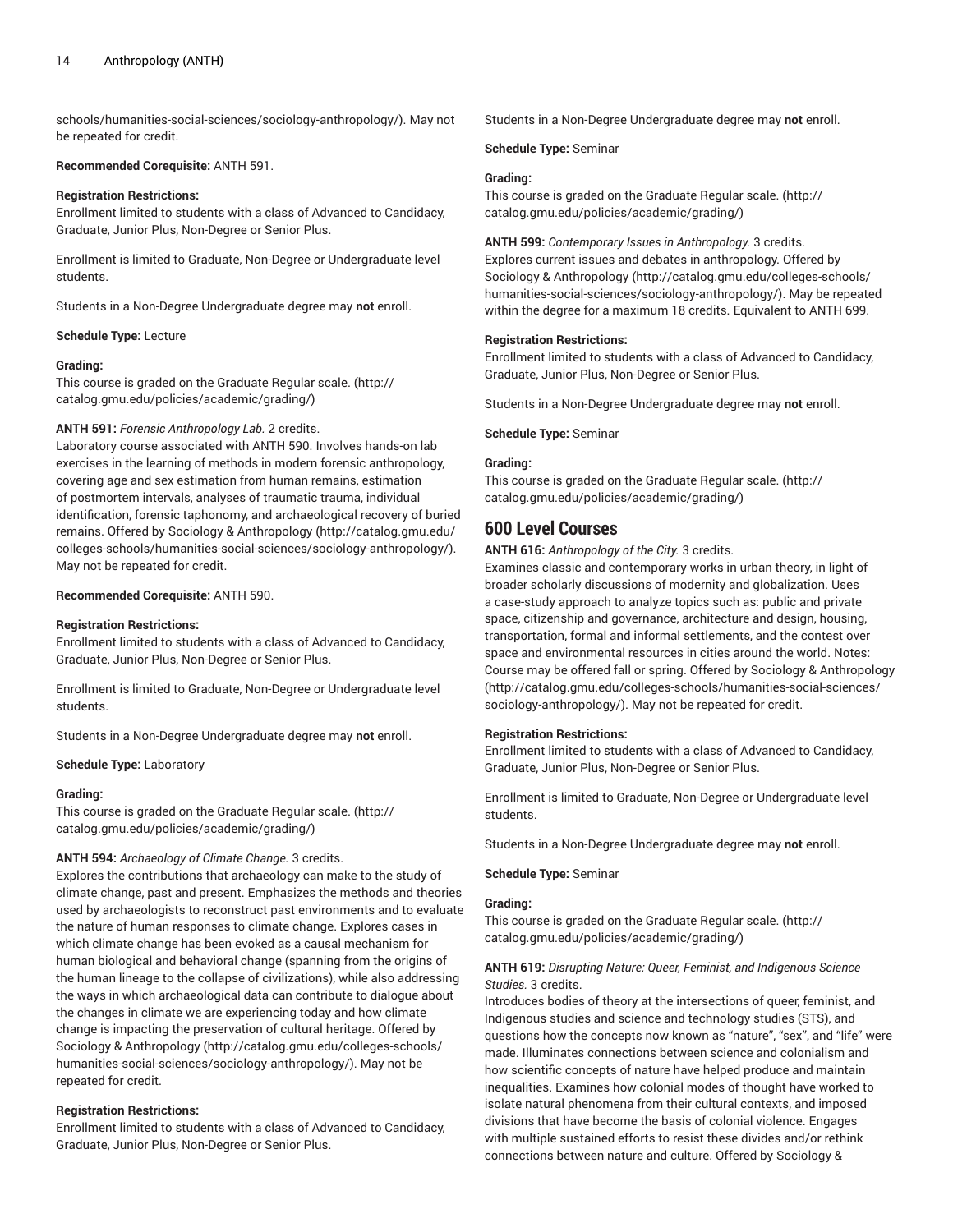[Anthropology](http://catalog.gmu.edu/colleges-schools/humanities-social-sciences/sociology-anthropology/) [\(http://catalog.gmu.edu/colleges-schools/humanities](http://catalog.gmu.edu/colleges-schools/humanities-social-sciences/sociology-anthropology/)[social-sciences/sociology-anthropology/](http://catalog.gmu.edu/colleges-schools/humanities-social-sciences/sociology-anthropology/)). May not be repeated for credit.

**Recommended Prerequisite:** One introductory graduate level social theory course in any discipline or consent of professor.

## **Registration Restrictions:**

Enrollment limited to students with a class of Advanced to Candidacy, Graduate, Junior Plus, Non-Degree or Senior Plus.

Students in a Non-Degree Undergraduate degree may **not** enroll.

**Schedule Type:** Seminar

## **Grading:**

This course is graded on the [Graduate Regular scale.](http://catalog.gmu.edu/policies/academic/grading/) [\(http://](http://catalog.gmu.edu/policies/academic/grading/) [catalog.gmu.edu/policies/academic/grading/\)](http://catalog.gmu.edu/policies/academic/grading/)

## **ANTH 635:** *Regional Ethnography.* 3 credits.

In-depth study of peoples and cultures of a specific world region (Latin America, East Asia, the Pacific, or United States). Content may include cultures defined by diaspora, migration, and other global forces and processes. Notes: May be repeated when topic is different. Offered by Sociology & [Anthropology \(http://catalog.gmu.edu/colleges-schools/](http://catalog.gmu.edu/colleges-schools/humanities-social-sciences/sociology-anthropology/) [humanities-social-sciences/sociology-anthropology/\)](http://catalog.gmu.edu/colleges-schools/humanities-social-sciences/sociology-anthropology/). May be repeated within the degree for a maximum 6 credits.

## **Registration Restrictions:**

Enrollment limited to students with a class of Advanced to Candidacy, Graduate, Junior Plus, Non-Degree or Senior Plus.

Enrollment is limited to Graduate, Non-Degree or Undergraduate level students.

Students in a Non-Degree Undergraduate degree may **not** enroll.

**Schedule Type:** Seminar

## **Grading:**

This course is graded on the [Graduate Regular scale.](http://catalog.gmu.edu/policies/academic/grading/) [\(http://](http://catalog.gmu.edu/policies/academic/grading/) [catalog.gmu.edu/policies/academic/grading/\)](http://catalog.gmu.edu/policies/academic/grading/)

## **ANTH 640:** *Applied Anthropology.* 3 credits.

Explores the application of contemporary anthropological ideas, theories, and methods to find solutions to practical problems as defined by various organizations and institutions including business, government, nongovernmental organizations, and various institutions. Offered by Sociology & [Anthropology \(http://catalog.gmu.edu/colleges-schools/](http://catalog.gmu.edu/colleges-schools/humanities-social-sciences/sociology-anthropology/) [humanities-social-sciences/sociology-anthropology/\)](http://catalog.gmu.edu/colleges-schools/humanities-social-sciences/sociology-anthropology/). May not be repeated for credit.

## **Registration Restrictions:**

Enrollment limited to students with a class of Advanced to Candidacy, Graduate, Junior Plus, Non-Degree or Senior Plus.

Enrollment is limited to Graduate, Non-Degree or Undergraduate level students.

Students in a Non-Degree Undergraduate degree may **not** enroll.

**Schedule Type:** Lecture

## **Grading:**

This course is graded on the [Graduate Regular scale.](http://catalog.gmu.edu/policies/academic/grading/) [\(http://](http://catalog.gmu.edu/policies/academic/grading/) [catalog.gmu.edu/policies/academic/grading/\)](http://catalog.gmu.edu/policies/academic/grading/)

## **ANTH 650:** *Methods in Anthropology.* 3 credits.

Reviews and examines major research methods commonly employed in cultural anthropological field study, with emphasis on ethnographic research design and the use of standard ethnographic techniques. Includes practice in designing ethnographic research project and using ethnographic methods and techniques in a field setting. Offered by Sociology & [Anthropology](http://catalog.gmu.edu/colleges-schools/humanities-social-sciences/sociology-anthropology/) ([http://catalog.gmu.edu/colleges-schools/](http://catalog.gmu.edu/colleges-schools/humanities-social-sciences/sociology-anthropology/) [humanities-social-sciences/sociology-anthropology/](http://catalog.gmu.edu/colleges-schools/humanities-social-sciences/sociology-anthropology/)). May not be repeated for credit. Equivalent to ANTH 586.

## **Registration Restrictions:**

Enrollment limited to students with a class of Advanced to Candidacy, Graduate, Junior Plus, Non-Degree or Senior Plus.

Enrollment is limited to Graduate, Non-Degree or Undergraduate level students.

Students in a Non-Degree Undergraduate degree may **not** enroll.

## **Schedule Type:** Lecture

## **Grading:**

This course is graded on the [Graduate Regular scale.](http://catalog.gmu.edu/policies/academic/grading/) ([http://](http://catalog.gmu.edu/policies/academic/grading/) [catalog.gmu.edu/policies/academic/grading/](http://catalog.gmu.edu/policies/academic/grading/))

## **ANTH 670:** *Regional Studies in Archaeology.* 3 credits.

Regional survey of specific culture area in archaeology to be chosen by student and instructor. Offered by Sociology & [Anthropology](http://catalog.gmu.edu/colleges-schools/humanities-social-sciences/sociology-anthropology/) ([http://](http://catalog.gmu.edu/colleges-schools/humanities-social-sciences/sociology-anthropology/) [catalog.gmu.edu/colleges-schools/humanities-social-sciences/](http://catalog.gmu.edu/colleges-schools/humanities-social-sciences/sociology-anthropology/) [sociology-anthropology/](http://catalog.gmu.edu/colleges-schools/humanities-social-sciences/sociology-anthropology/)). May not be repeated for credit.

**Recommended Prerequisite:** Permission of Instructor.

## **Registration Restrictions:**

Enrollment limited to students with a class of Advanced to Candidacy, Graduate, Junior Plus, Non-Degree or Senior Plus.

Enrollment is limited to Graduate, Non-Degree or Undergraduate level students.

Students in a Non-Degree Undergraduate degree may **not** enroll.

**Schedule Type:** Independent Study

## **Grading:**

This course is graded on the [Graduate Regular scale.](http://catalog.gmu.edu/policies/academic/grading/) ([http://](http://catalog.gmu.edu/policies/academic/grading/) [catalog.gmu.edu/policies/academic/grading/](http://catalog.gmu.edu/policies/academic/grading/))

## **ANTH 677:** *Anthropology and History.* 3 credits.

Considers anthropological approaches to the study of history, the ways in which people construct their histories, and social historians' effort to incorporate anthropological and ethnographic orientations into their accounts. Attention to tensions between culture and power in the constitution of historiography and to methodological challenges of interpreting qualitative and quantitative data. Offered by [Sociology &](http://catalog.gmu.edu/colleges-schools/humanities-social-sciences/sociology-anthropology/) [Anthropology \(http://catalog.gmu.edu/colleges-schools/humanities](http://catalog.gmu.edu/colleges-schools/humanities-social-sciences/sociology-anthropology/)[social-sciences/sociology-anthropology/\)](http://catalog.gmu.edu/colleges-schools/humanities-social-sciences/sociology-anthropology/). May not be repeated for credit.

## **Registration Restrictions:**

Enrollment limited to students with a class of Advanced to Candidacy, Graduate, Junior Plus, Non-Degree or Senior Plus.

Enrollment is limited to Graduate, Non-Degree or Undergraduate level students.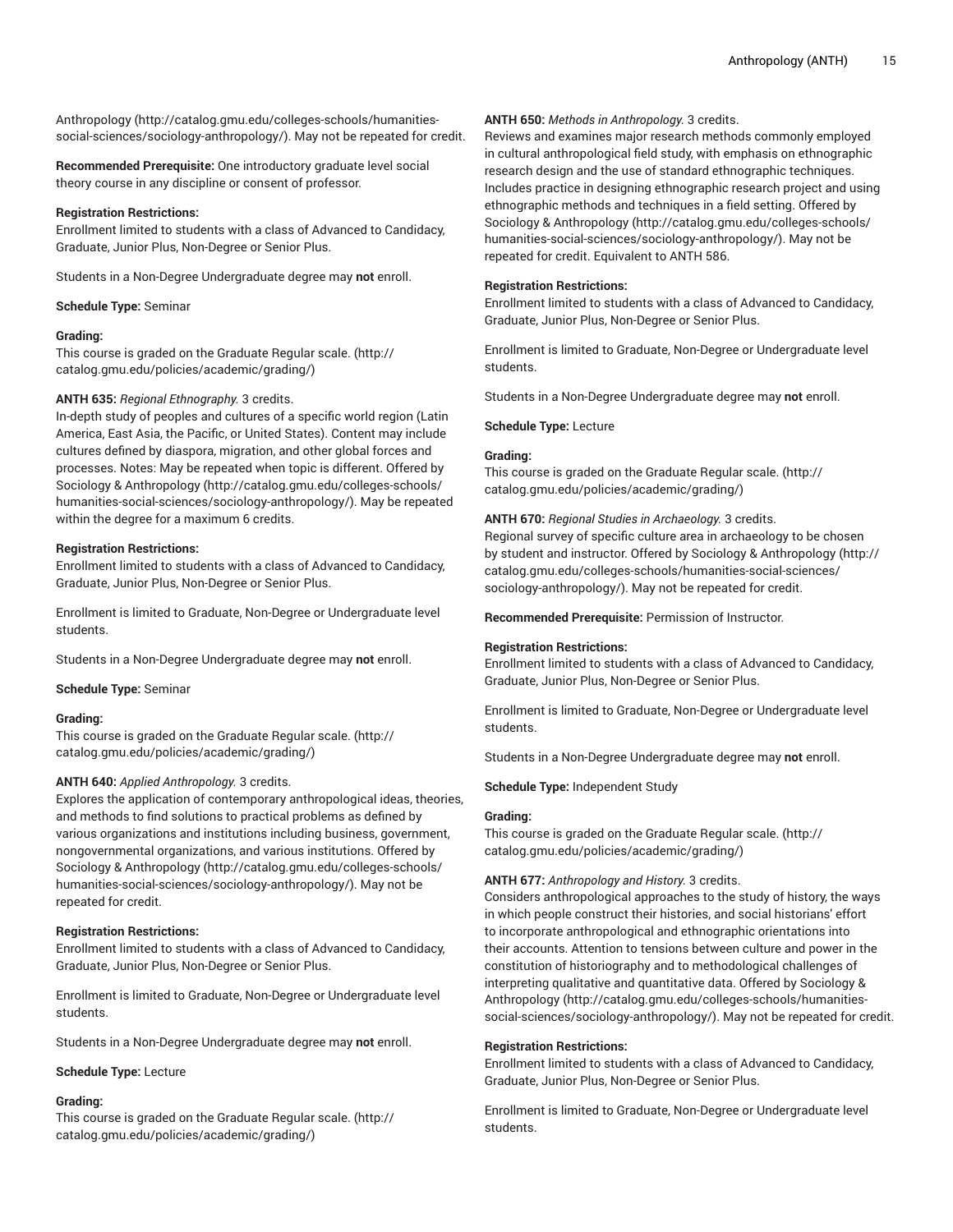Students in a Non-Degree Undergraduate degree may **not** enroll.

#### **Schedule Type:** Lecture

## **Grading:**

This course is graded on the [Graduate Regular scale.](http://catalog.gmu.edu/policies/academic/grading/) [\(http://](http://catalog.gmu.edu/policies/academic/grading/) [catalog.gmu.edu/policies/academic/grading/\)](http://catalog.gmu.edu/policies/academic/grading/)

**ANTH 684:** *Independent Study in Sociocultural Anthropology.* 1-6 credits. Directed reading and research on a specific topic, agreed on by student and faculty member, resulting in a written project. May be repeated for maximum of 6 credits. Offered by Sociology & [Anthropology](http://catalog.gmu.edu/colleges-schools/humanities-social-sciences/sociology-anthropology/) ([http://](http://catalog.gmu.edu/colleges-schools/humanities-social-sciences/sociology-anthropology/) [catalog.gmu.edu/colleges-schools/humanities-social-sciences/](http://catalog.gmu.edu/colleges-schools/humanities-social-sciences/sociology-anthropology/) [sociology-anthropology/\)](http://catalog.gmu.edu/colleges-schools/humanities-social-sciences/sociology-anthropology/). May be repeated within the degree for a maximum 6 credits.

## **Registration Restrictions:**

Enrollment limited to students with a class of Advanced to Candidacy, Graduate, Junior Plus, Non-Degree or Senior Plus.

Enrollment is limited to Graduate, Non-Degree or Undergraduate level students.

Students in a Non-Degree Undergraduate degree may **not** enroll.

**Schedule Type:** Independent Study

#### **Grading:**

This course is graded on the [Graduate Special scale.](http://catalog.gmu.edu/policies/academic/grading/) ([http://](http://catalog.gmu.edu/policies/academic/grading/) [catalog.gmu.edu/policies/academic/grading/\)](http://catalog.gmu.edu/policies/academic/grading/)

## **ANTH 687:** *Medical Anthropology.* 3 credits.

Explores the wide variety of cultural interpretations of health, illness, and curing. Examines a number of different curing systems, both traditional and modern, and compares them with cosmopolitan biomedicine. Several book-length case studies cover a wide variety of cultural groups, health topics, and theoretical orientations. Offered by Sociology & [Anthropology](http://catalog.gmu.edu/colleges-schools/humanities-social-sciences/sociology-anthropology/) ([http://catalog.gmu.edu/colleges-schools/humanities-social-sciences/](http://catalog.gmu.edu/colleges-schools/humanities-social-sciences/sociology-anthropology/) [sociology-anthropology/\)](http://catalog.gmu.edu/colleges-schools/humanities-social-sciences/sociology-anthropology/). May not be repeated for credit.

#### **Registration Restrictions:**

Enrollment limited to students with a class of Advanced to Candidacy, Graduate, Junior Plus, Non-Degree or Senior Plus.

Enrollment is limited to Graduate, Non-Degree or Undergraduate level students.

Students in a Non-Degree Undergraduate degree may **not** enroll.

**Schedule Type:** Lecture

#### **Grading:**

This course is graded on the [Graduate Regular scale.](http://catalog.gmu.edu/policies/academic/grading/) [\(http://](http://catalog.gmu.edu/policies/academic/grading/) [catalog.gmu.edu/policies/academic/grading/\)](http://catalog.gmu.edu/policies/academic/grading/)

## **ANTH 690:** *Internship.* 3-6 credits.

All internships must be approved by faculty advisor to ensure suitability to the student's course of study. Introduction to applied anthropology through approved work and study at a museum, institute, agency, or other approved site. Offered by Sociology & [Anthropology](http://catalog.gmu.edu/colleges-schools/humanities-social-sciences/sociology-anthropology/) ([http://](http://catalog.gmu.edu/colleges-schools/humanities-social-sciences/sociology-anthropology/) [catalog.gmu.edu/colleges-schools/humanities-social-sciences/](http://catalog.gmu.edu/colleges-schools/humanities-social-sciences/sociology-anthropology/) [sociology-anthropology/\)](http://catalog.gmu.edu/colleges-schools/humanities-social-sciences/sociology-anthropology/). May be repeated within the term for a maximum 6 credits.

## **Specialized Designation:** Topic Varies

**Recommended Prerequisite:** Graduate standing, with 3 hours of methods and 12 hours in program, or by permission of instructor.

## **Registration Restrictions:**

Enrollment limited to students with a class of Advanced to Candidacy, Graduate, Junior Plus, Non-Degree or Senior Plus.

Enrollment is limited to Graduate, Non-Degree or Undergraduate level students.

Students in a Non-Degree Undergraduate degree may **not** enroll.

**Schedule Type:** Internship

## **Grading:**

This course is graded on the [Graduate Special scale. \(http://](http://catalog.gmu.edu/policies/academic/grading/) [catalog.gmu.edu/policies/academic/grading/](http://catalog.gmu.edu/policies/academic/grading/))

#### **ANTH 698:** *Study Abroad.* 1-6 credits.

Intended for participation in formally organized course offered by Center for Global Education or an overseas institution or engagement in a field project related to the Master's thesis or project. May be repeated for a maximum of 6 credits. Offered by Sociology & [Anthropology](http://catalog.gmu.edu/colleges-schools/humanities-social-sciences/sociology-anthropology/) [\(http://catalog.gmu.edu/colleges-schools/humanities-social-sciences/](http://catalog.gmu.edu/colleges-schools/humanities-social-sciences/sociology-anthropology/) [sociology-anthropology/](http://catalog.gmu.edu/colleges-schools/humanities-social-sciences/sociology-anthropology/)). May be repeated within the degree for a maximum 6 credits.

## **Registration Restrictions:**

Enrollment limited to students with a class of Advanced to Candidacy, Graduate, Junior Plus, Non-Degree or Senior Plus.

Enrollment is limited to Graduate, Non-Degree or Undergraduate level students.

Students in a Non-Degree Undergraduate degree may **not** enroll.

**Schedule Type:** Independent Study

#### **Grading:**

This course is graded on the [Graduate Regular scale.](http://catalog.gmu.edu/policies/academic/grading/) ([http://](http://catalog.gmu.edu/policies/academic/grading/) [catalog.gmu.edu/policies/academic/grading/](http://catalog.gmu.edu/policies/academic/grading/))

# **700 Level Courses**

**ANTH 721:** *Culture, Power, and Conflict.* 3 credits.

Explores power and social conflict through the lens of cultural analysis. Special attention to the role of cultural differences in the structuring of conflict and the deployment of cultural theory in formulating a practice of conflict resolution. Offered by Sociology & [Anthropology](http://catalog.gmu.edu/colleges-schools/humanities-social-sciences/sociology-anthropology/) [\(http://catalog.gmu.edu/colleges-schools/humanities-social-sciences/](http://catalog.gmu.edu/colleges-schools/humanities-social-sciences/sociology-anthropology/) [sociology-anthropology/](http://catalog.gmu.edu/colleges-schools/humanities-social-sciences/sociology-anthropology/)). May not be repeated for credit.

## **Registration Restrictions:**

Enrollment is limited to Graduate or Non-Degree level students.

Students in a Non-Degree Undergraduate degree may **not** enroll.

**Schedule Type:** Lecture

## **Grading:**

This course is graded on the [Graduate Regular scale.](http://catalog.gmu.edu/policies/academic/grading/) ([http://](http://catalog.gmu.edu/policies/academic/grading/) [catalog.gmu.edu/policies/academic/grading/](http://catalog.gmu.edu/policies/academic/grading/))

#### **ANTH 750:** *Ethnographic Genres.* 3 credits.

"Genre" refers to kind, sort, or type. Course surveys the various modes of representation anthropologists use in elaborating participantobservation field work, as well as how these styles refer to and construct